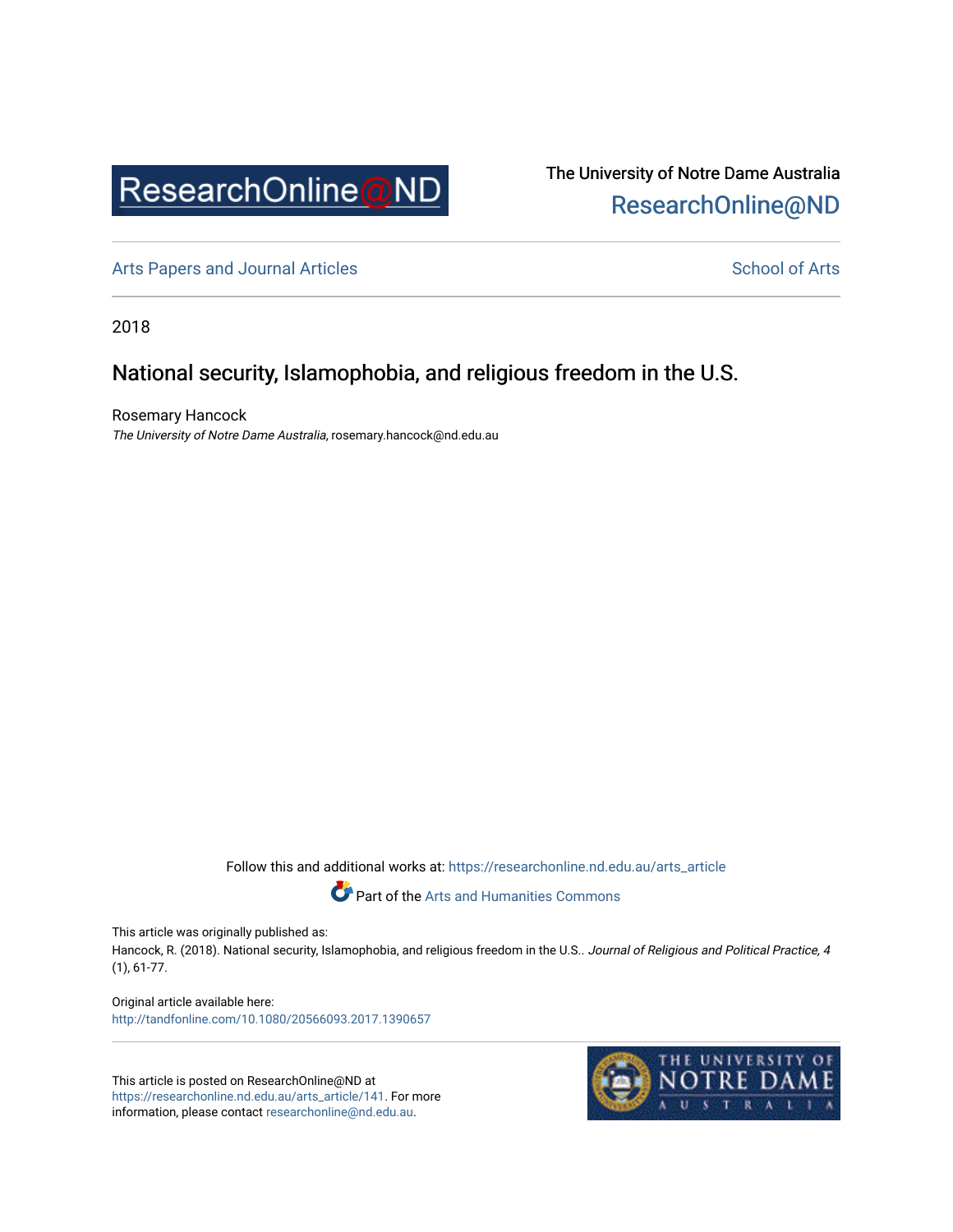This is an Author's Original Manuscript of an article published by Taylor & Francis Group in Journal of Religious and Political Practice on 13 Dec 2017**,** available online**:** <http://tandfonline.com/10.1080/20566093.2017.1390657>

Hancock, Rosemary. (2018). National security, Islamophobia, and religious freedom in the U.S. *Journal of Religious and Political Practice, 4*(1), 61-77. doi: 10.1080/20566093.2017.1390657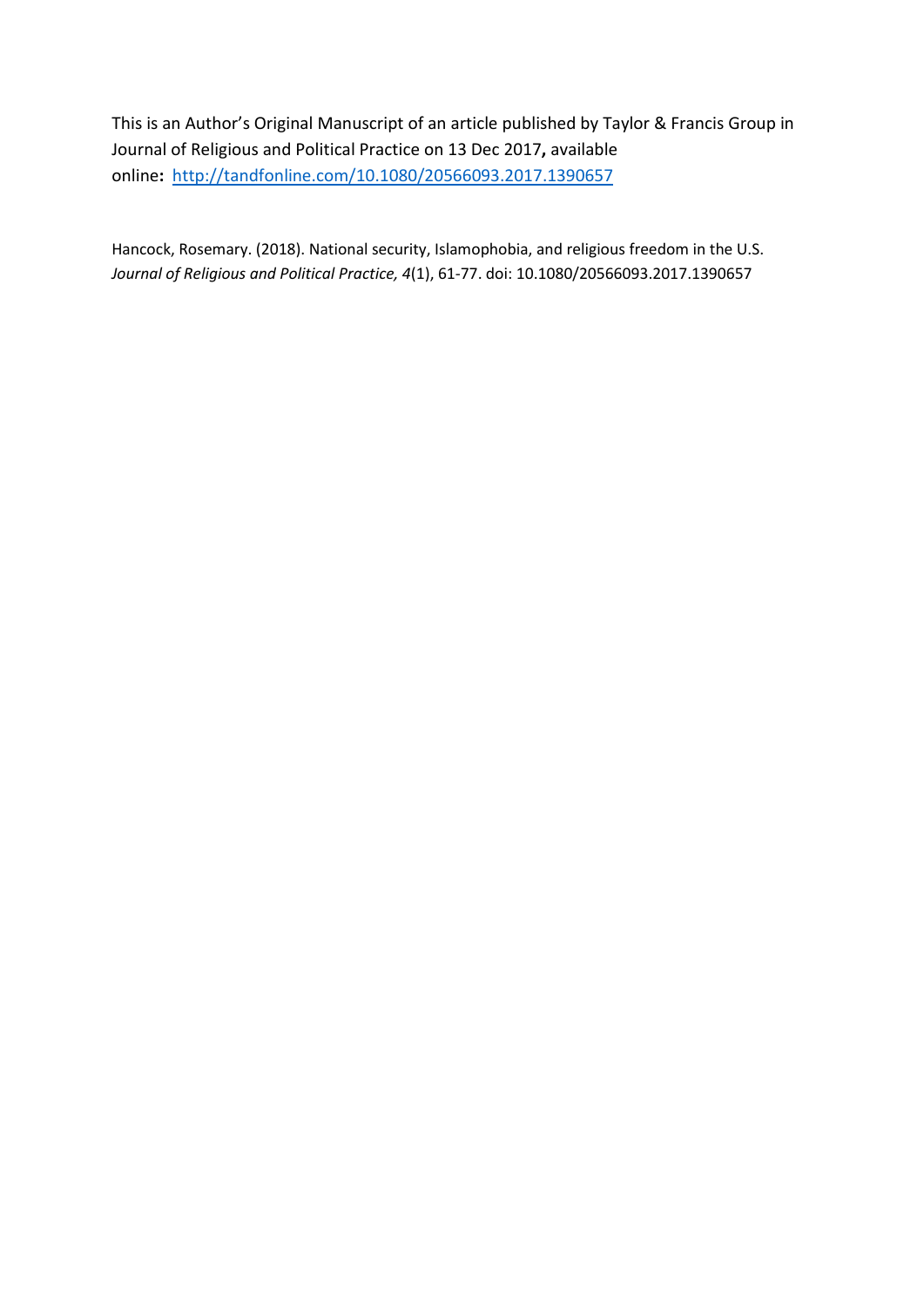# **National Security, Islamophobia, and Religious Freedom in the U.S.**

## Rosemary Hancock

## *University of Notre Dame Australia*

## [rosemary.hancock@nd.edu.au](mailto:rosemary.hancock@nd.edu.au)

Rosemary Hancock is a lecturer in Social Justice in the School of Arts and Sciences, and Research Associate in the Institute for Ethics and Society at the University of Notre Dame Australia. She completed her PhD at the University of Sydney in 2016 on Islamic environmental activism, which is forthcoming for publication by Routledge in 2017. She is an ECR Board Member of *The Sociological Review* and is the co-convenor of the Sociology of Religion Thematic Group for The Australian Sociology Association.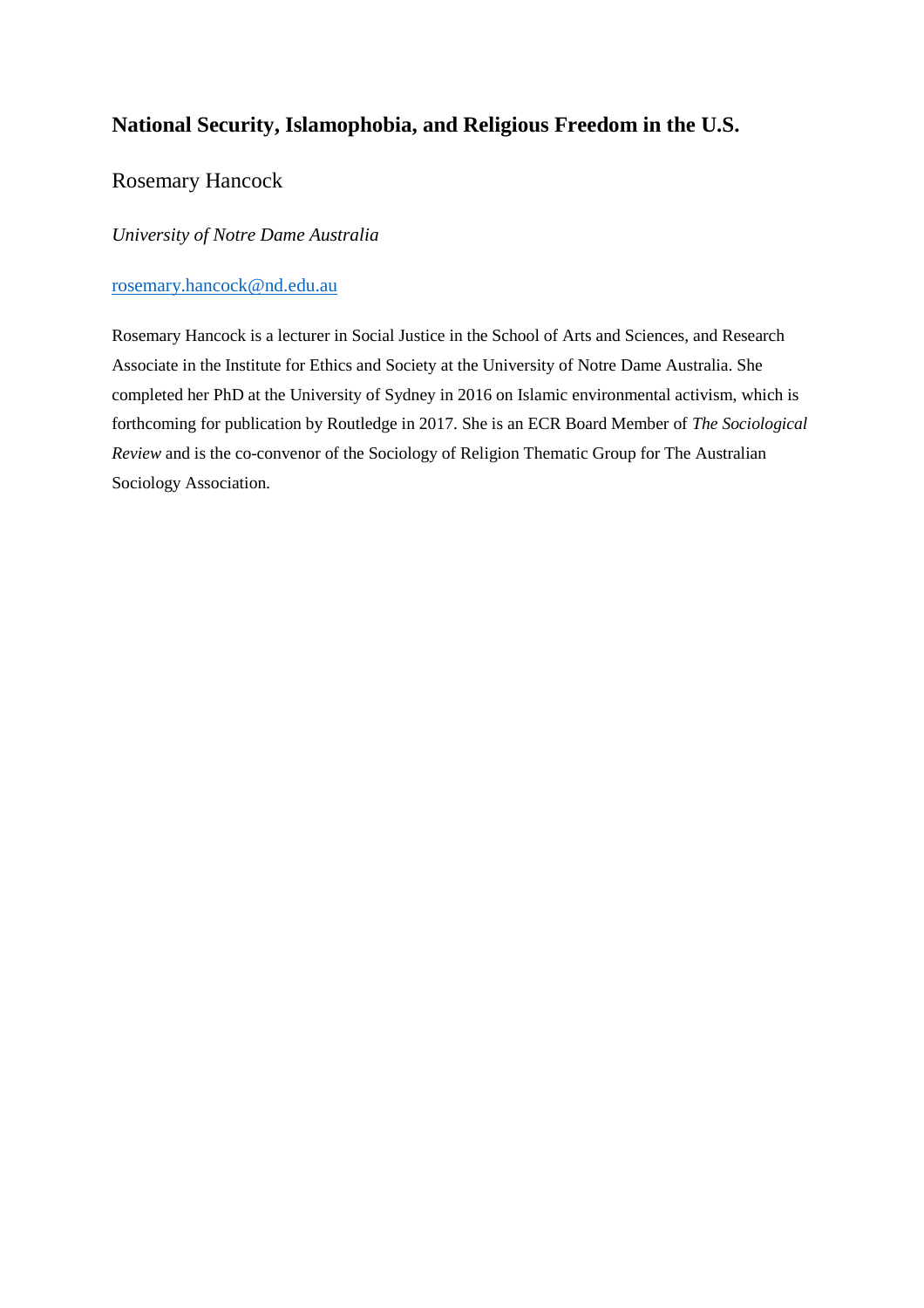## **National Security, Islamophobia, and Religious Freedom in the U.S.**

A central argument in Hurd's (2015) Beyond Religious Freedom is that the religious freedom policy framework pursued by the United States not only entrenches lines of division between religious faiths, but also is constructive of those very divisions. Where foreign and domestic policies purport to promote tolerance and respectful pluralism in the name of religious freedom, Hurd (2015, 41) contends they instead create 'new forms of social friction defined by religious difference.' Utilizing Hurd's (2015) categories of Official, Governed, and Lived religion I examine Islamophobia and the racialization of Muslims in the United States and demonstrate how overidentification with religious groups can exacerbate social tensions; how the 'agenda of surveillance' (Hurd 2015) disproportionately targets Muslims in the United States; and argue that recourse to law and policy alone in response to anti-Muslim discrimination is unlikely to transform social attitudes towards Muslims. Finally, I utilize a contemporary reworking of Adam Smith's sympathetic imagination and radical democratic theory to propose an alternative pathway towards dissolving the pejorative ascription of difference to religiously othered individuals.

Keywords: Islam, Muslim, Religious Freedom, United States

Subject classification codes: include these here if the journal requires them

In June 2017, the Supreme Court of the United States partially upheld the 'Muslim travel ban' enacted by President Trump, allowing the Department of Homeland Security to deny visas to citizens from seven Muslim-majority countries unable to prove an existing institutional or personal connection in the United States (Laughland 2017). In doing so, the court has given legal weight to the popular characterisation of Muslims as inherently dangerous, violent, and unassimilable to American culture. This article examines the racialization of Muslims in the United States, and the role of social discrimination and state policies in shaping both the lives of American Muslims, and the racialization process. The article is structured by, and in conversation with, Elizabeth Shakman Hurd's (2015) *Beyond*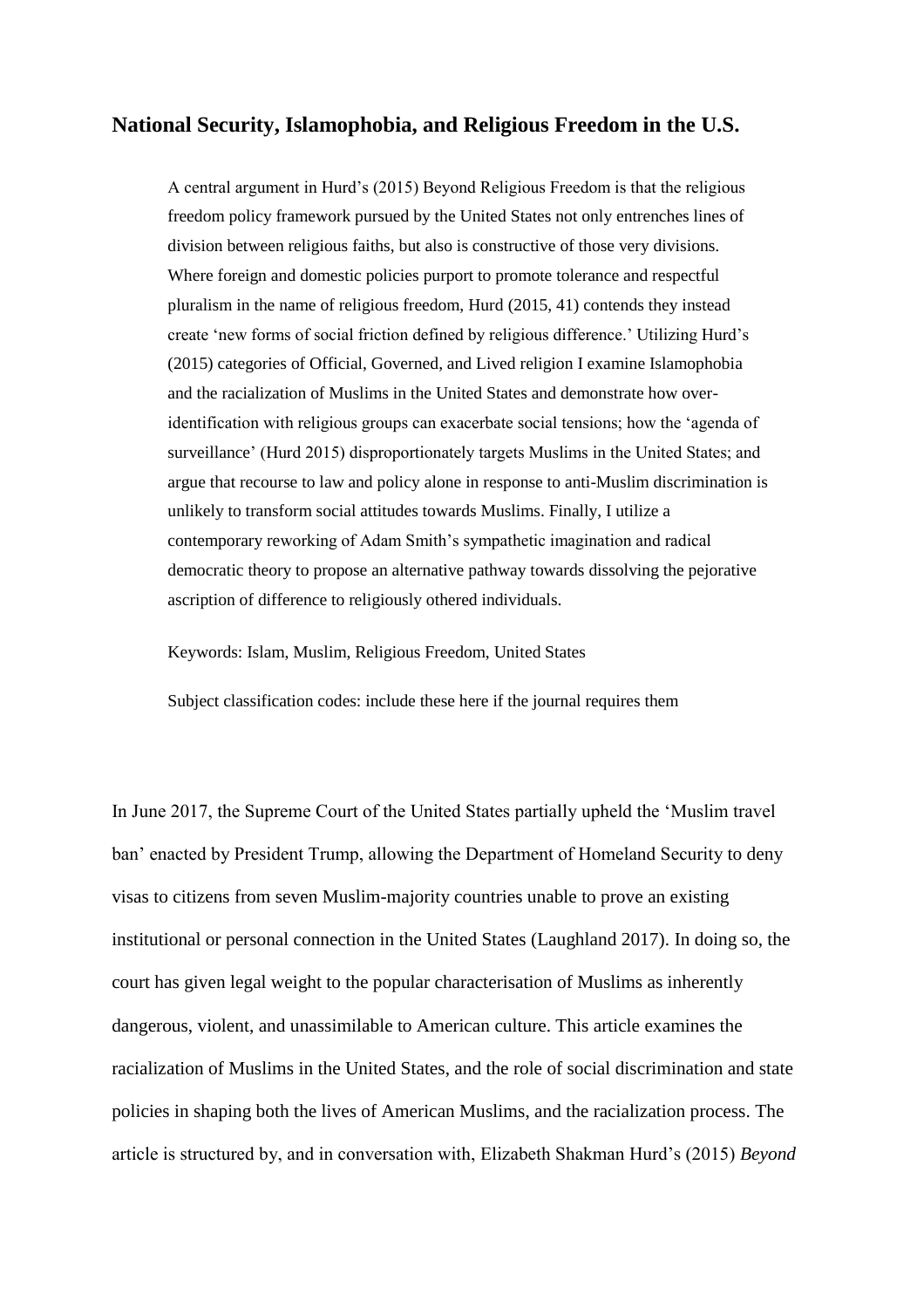*Religious Freedom.* Hurd's work is of utility to the discussion of Islamophobia and the racialization of Muslims in the United States: her critique of religious freedom policies demonstrates that such policies not only entrench lines of division between religious faiths but are also constructive of those very divisions; meanwhile, by differentiating between 'official,' 'governed,' and 'lived' religion, Hurd's schema is able to make sense of the complex ways in which discourses about 'Islam' from multiple sites within government and society construct how Islam and Muslims are perceived in the United States. Although Hurd makes mention of the social, political, and historical complexities swirling around and through any discussion of 'religion', she does not herself look outward to the study of race nor how race intersects with religion. This article is thus a theoretical intervention in and engagement with *Beyond Religious Freedom*: drawing on interdisciplinary literature from sociology, philosophy, and democratic theory I examine how the over-identification with religious identity exacerbates social tensions for Muslims, who have a long history of racialization in the United States; how the 'agenda of surveillance' (Hurd 2015) disproportionately targets Muslims in the United States; and argue that recourse to law and policy in response to anti-Muslim discrimination is, alone, unlikely to transform social attitudes towards Muslims.

In the first section of this article I take up Hurd's (2015, 47) claim that 'when social tension, discrimination, and violence are reduced to a problem of religious intolerance […] the complex and multidimensional tapestry of human sociality is lost from sight, and the multifaceted problems faced by persecuted groups become more difficult to address.' I argue that reducing Islamophobia and discrimination against Muslims to simple religious intolerance fails to account for the racialization of Muslims and the long history of 'othering' Islam as an anti-American or anti-Western religion to various ends. In the second section I turn to the 'agenda of surveillance' (Hurd 2015) that has disproportionately dominated the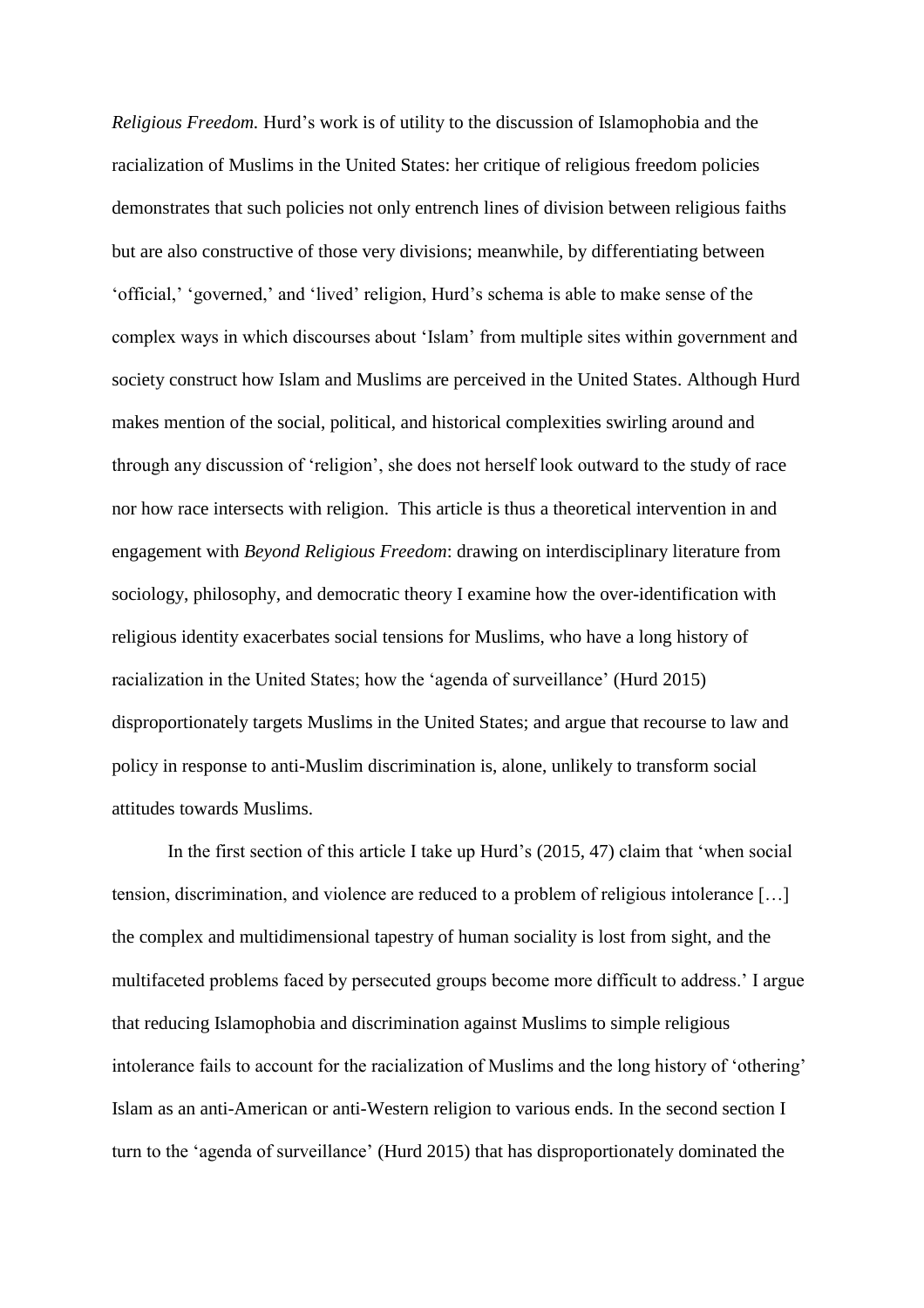relationship of the state to Muslims since September 11, 2001. I argue these policies of regulation and surveillance, enacted in the name of national security, legitimate Islamophobia in civil-society and further entrench the belief that religious affiliation can be a sufficient explanation for political behaviour (Hurd 2015, 110). In the final section I turn from analysis to suggest possible avenues for overcoming the Islamophobia and deep religious, political, and moral divisions in United States society. Drawing on a contemporary working of Adam Smith's sympathetic imagination and theories of radical democracy, I propose a transformation of the dominant social imagining of Muslim bodies and a turning toward deep democratic engagements with others across difference.

#### **Lived Religion: Ascriptions of Difference and the Racialization of Muslims**

Lived religion, according to Hurd (2015, 8), is 'religion as practiced by everyday individuals and groups as they interact with a variety of religious authorities, rituals, texts, and institutions and seek to navigate and make sense of their lives, connections with others, and place in the world.' In Hurd's schema of official, governed, and lived religion, it is lived religion that captures the 'life world' of religious actors and the various 'disparate, improvised forms of religious belonging and practice' (Hurd 2015, 13). When examining the experience of 'living' Islam in the United States, one is inevitably confronted with the way Islamophobia and heightened discrimination against Muslims post-2001 circumscribes the freedom to 'be Muslim' in the US. Although freedom of religion is a constitutional guarantee to all US citizens, the practice of Islam in the US is not as 'free' as many Muslims would like: for example, Islamic holidays may not be recognised by schools or workplaces, Mosques may be few and far between, and following Islamic dietary law can be difficult in many places (Peak 2010, 42). Characterising Islamophobia as a form of religious intolerance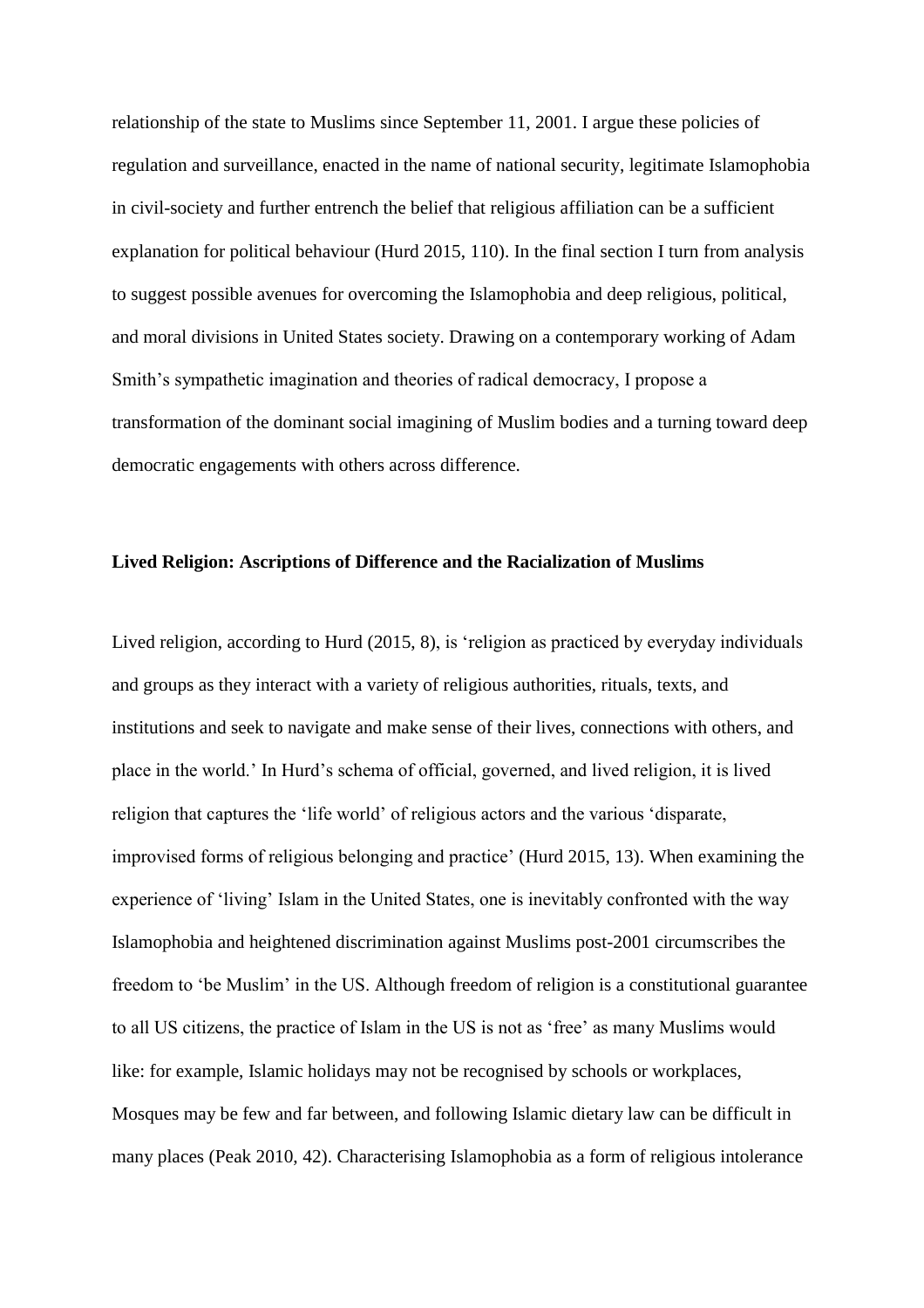obscures that discrimination against Muslims in the United States is a product of both the hardening of divisions between religious groups (Hurd 2015), and of a long history of 'othering' Muslims and Islam as inherently anti-American. This history is inextricably interwoven with race formation and the construction of Western liberal self-conception. If religious belonging is 'disparate' and 'improvised' (Hurd 2015, 13), then the racialization of Muslims reduces adherents of Islam to a rigid caricature; if religious practice involves seeking to make sense of one's place in the world (Hurd 2015, 13), then the negative ascription of difference and 'othering' of American Muslims positions them as 'out' of place in the United States.

Islamophobia is not simply about a 'fear' of Islam, and prioritising religious interpretations of social tensions 'reduces complex social, historical, and political histories and inequalities to a problem of religion' (Hurd 2015, 42). Although Islam is a religion and not a race, a convincing case has been made that Muslims have undergone 'racialization': the process by which a particular group of people have specific characteristics—usually negative—inscribed as 'natural and innate to each member of the group' (Garner and Selod 2015, 11). The qualities ascribed to Muslims include fundamentalism (Selod 2015, 80; Shylock 2010, 2), cultural backwardness (Fadda-Conrey 2011, 534; Naber 2006, 243; Shylock 2010, 2), violence (Naber 2000; Cainkar 2006, 247), cruelty (Naber 2000, 52), incivility (Fadda-Conrey 2011, 534), and anti-Semitism (Shylock 2010, 2). This racialization is also gendered, with Muslim men ascribed with misogyny and violence, and Muslim women with oppression (Al-Faham and Ernst 2016; Naber 2006). Underlying this ascription of cultural difference in Islamophobia is also a belief about racial hierarchy in the United States and the relationship of race to American-ness: as Akhtar (2011, 786) argues, 'becoming an American is strongly linked to whiteness'.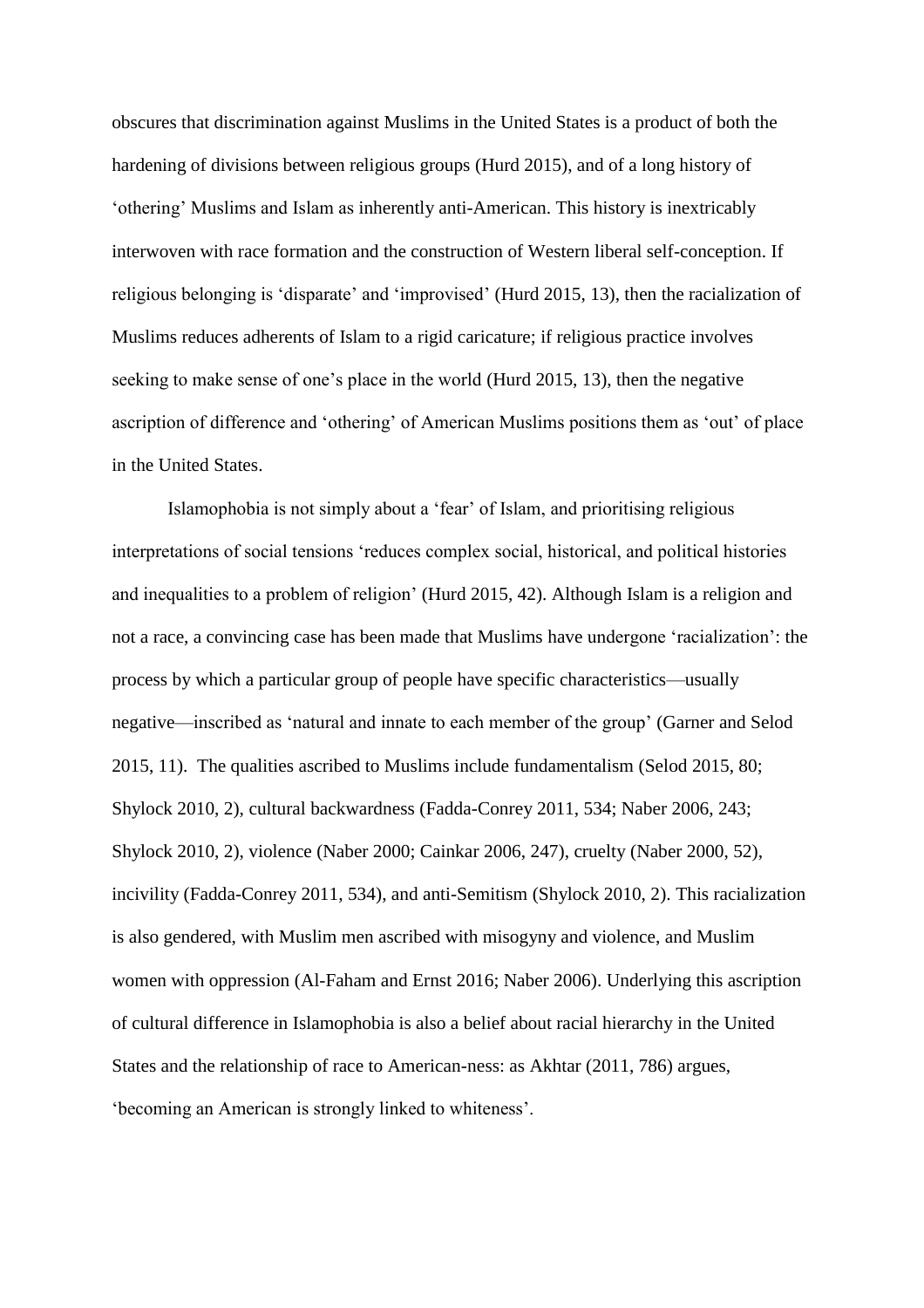The pejorative ascription of difference to Islam and Muslims in the contemporary United States did not begin in 2001, but is rather the continuation and intensification of a much longer racial project. Cultural representations of the Middle East (which is always conflated with Islam in this social imagining) shifted from the exotic harem and the wealthy oil sheikh to dangerous terrorist following the 1967 Arab-Israeli war, an image only reinforced by the 'gun-toting revolutionaries' of the Iranian hostage crisis in 1979 (Love 2009, 411–12). The pejorative social imagining of Muslims in the US was dominant long before the events of September 11, 2001: Islamic terrorists were initially blamed for the 1995 bombing of a federal building in Oklahoma, although the perpetrators were actually white Americans (Bakalian and Bozorgmehr 2009). Cainkar (2006, 247) argues that the racialization of Arabs/Muslims as essentially different to Americans and inherently violent is part of a process 'tied to the United States as a superpower and its *foreign* (not domestic) policy interests'. US support of Israel throughout the twentieth century coupled with military interventions in, or sanctions against, the Muslim-majority states Iran, Iraq, and Syria has required the manufacture of public consent (Cainkar 2006, 251; Love 2009, 413): and the civilizational differences ascribed to Arabs and Muslims 'over there' as part of this process results in a simultaneous ascription of difference to Arabs and Muslims 'over here' (Fadda-Conrey 2011, 534).

In addition to justifying US foreign policy and military intervention in the Middle East and South Asia, the racialization of Muslims and reductive social imagining of Muslim bodies also serves as the 'other' against which an idealised American identity is articulated. If Islam is intolerant, undemocratic, and violent, then Christian America is tolerant, egalitarian, and peace-loving. This pejorative 'othering' of Islam as inherently anti-American is a contemporary reminder of Said's (1978) seminal argument that Muslims have been the 'other' against which the entire notion of enlightened liberal Western notions of self are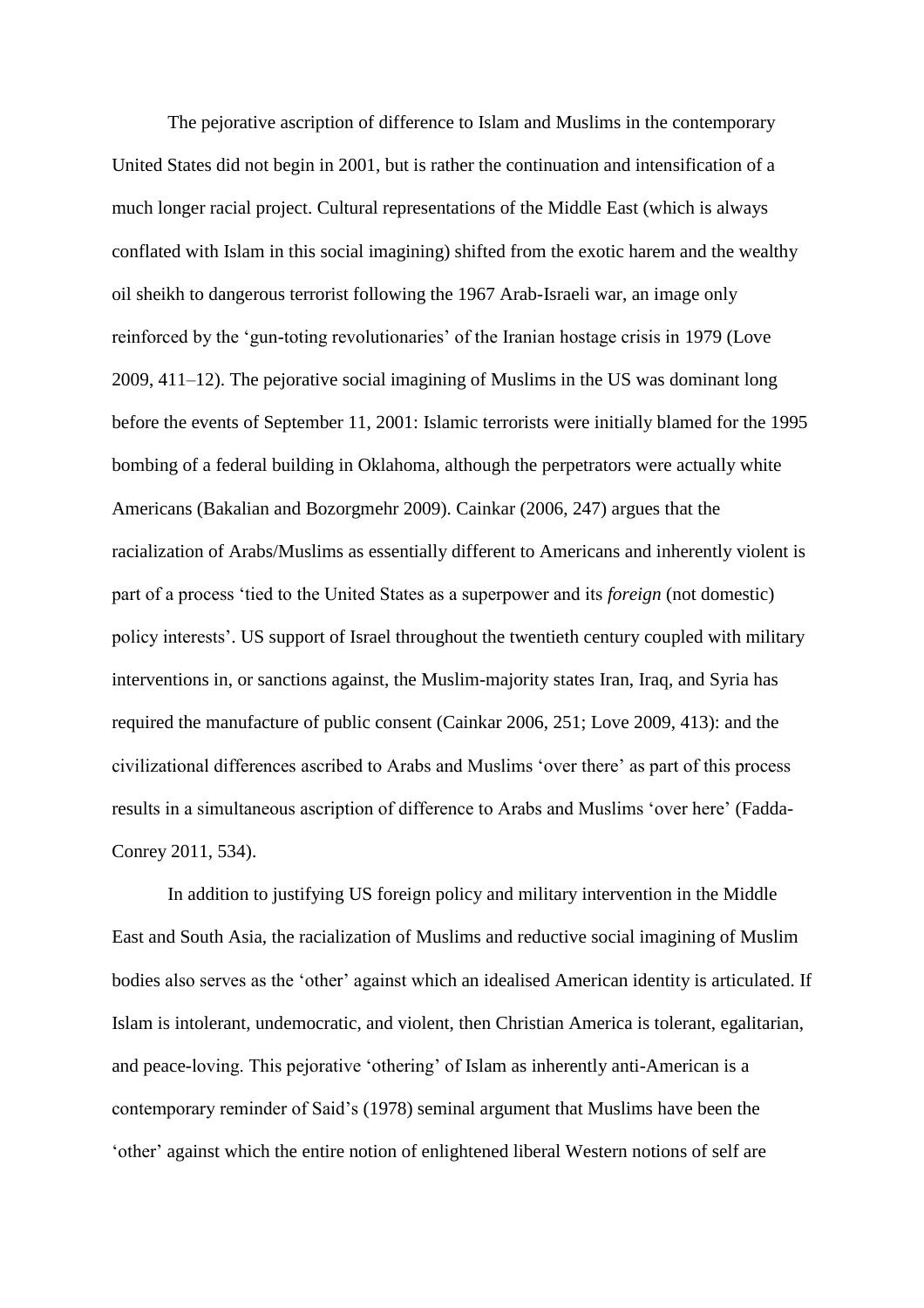formed. Much like Said argues, these othering discourses reveal more about American notions of itself than about any 'true' nature of Islam or Muslims. The desire to be (the most) tolerant, egalitarian, and peaceful *requires* an opposite against which to be measured. Just as Hurd (2015, 116) argues that the religious freedom framework encourages people to recognise and define themselves by religious difference, in the process creating frozen religious identities that fail to capture the complexity of religious belief and practice, so the differences racialization posits between Muslim and non-Muslim Americans is constructed by the process of racialization itself.

The 'backlash' (Bakalian and Bozorgmehr 2009) against Muslims in the United States after the events of September 11, 2001 were thus not simply motivated by the attacks, but drew on decades-long social prejudice. Anti-Muslim hate crimes spiked sharply after the events of September 11, 2001 and still have not returned to their pre-2001 levels (Abdelkader 2016). From March 2015 until March 2016 there were 'approximately 180 reported incidents of anti-Muslim violence, including: 12 murders; 34 physical assaults; 49 verbal assaults or threats against persons or institutions; 56 acts of vandalism or destruction of property; 9 arsons; and 8 shootings or bombings' in the United States (Abdelkader 2016). Hurd's work is salient to understanding the positioning of Muslims within US society and their experiences post-September 11, 2001: she critiques the religious freedom policy framework for encouraging citizens to recognise religious identities as 'prior to [any] other identities and affiliations' and notes that this 'heightens the socio-political salience of whatever the national or international authorities designate as religion' and constructs 'an ecology based on religious difference' (Hurd 2015, 39). The reification of religious identity is particularly troubling for Muslim Americans, whose religious beliefs are characterised in much public discourse as incompatible with American values. When their Muslim identity takes precedence over any other, their engagements with fellow citizens and with the state is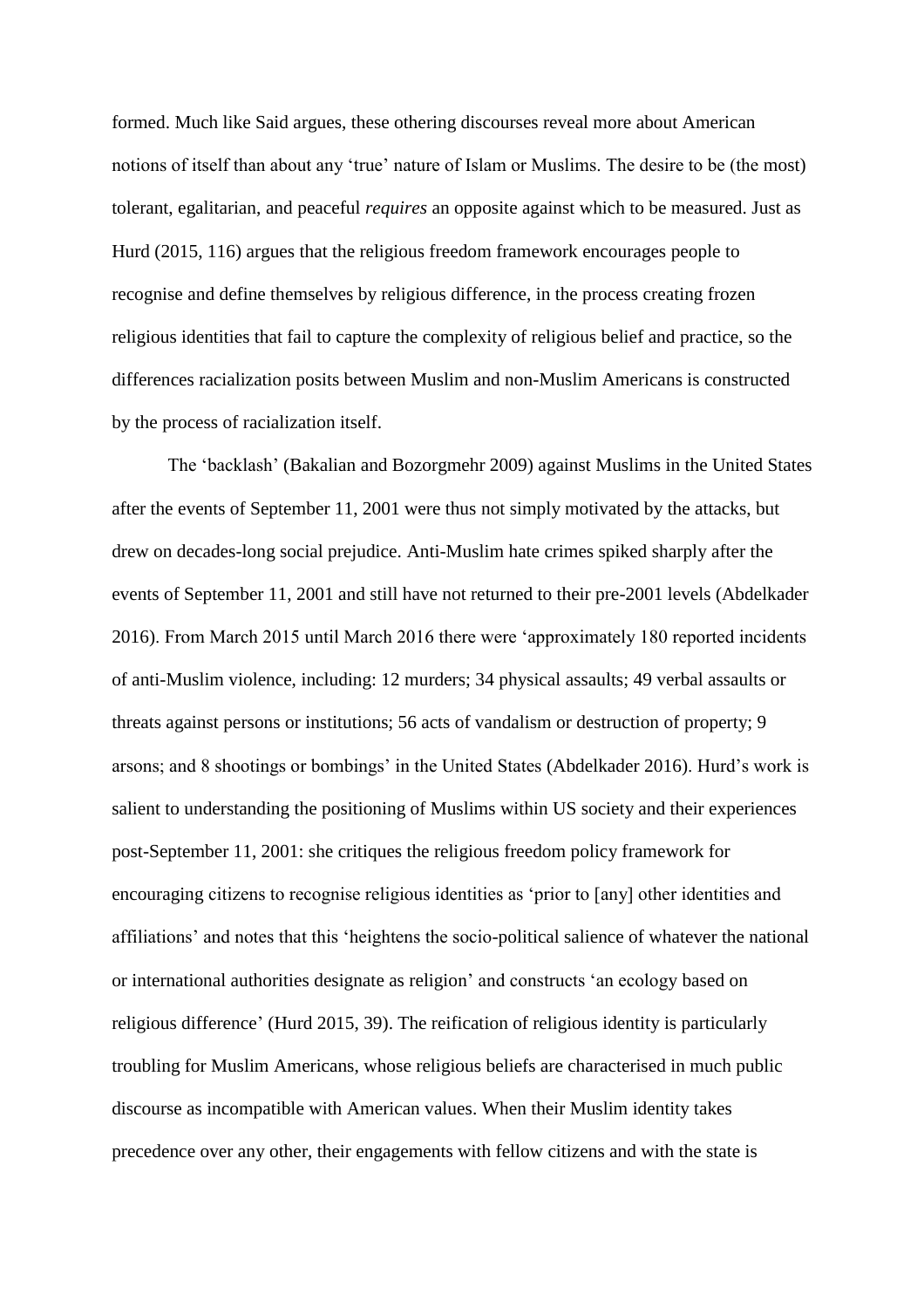shaped by this negative ascription of difference. In the aftermath of September 11, 2001, being recognised as 'Muslim' first-and-foremost resulted in violence, harassment, and discrimination. The extent to which individual Muslims adhere to a particular school of jurisprudence, to the orthodoxies of an Islamic sect, to ethnic or national cultural norms, to political ideologies, and their own individual idiosyncrasies is erased by the blanket and homogenous 'Muslim identity'.

The case for racialization is particularly convincing as Islamophobia does not only target Muslims, but also anyone who *appears* to be Muslim based on a crude set of assumptions about skin colour, dress, and language bearing little relation to Islam (Al-Faham and Ernst 2016, 135; Love 2009, 402). For example, the first recorded hate crime after the World Trade Centre attacks in 2001 was the murder of a Sikh man who was mistaken for a Muslim because of his turban (Peak 2010, 63). In May 2016, an American Airlines flight departing from Philadelphia was delayed after a passenger became suspicious of a man with dark features intently scribbling in a foreign script. The suspect was removed from the flight, but the man was neither a terrorist, nor a Muslim: he was, rather, an Italian professor of economics based at the University of Pennsylvania working on a differential equation (Rampell 2016). This incident demonstrates both the paranoia surrounding Muslims in US civil society, and the incredibly reductive assumptions made about who Muslims are and what they look like. Furthermore, just as non-Muslims may experience Islamophobia if they embody the physical traits assumed to signal 'Muslim-ness', Muslims who pass for white may be free to move through American society unencumbered by Islamophobia (if they are not easily identified as Muslim by their clothing or name) (Garner and Selod 2015, 12).

One of the key reasons the overly reductive stereotypes of Islam are so widely accepted is that many Americans simply do not have any contact with Muslims, and most lack sufficient knowledge about Islam (Peak 2010, 170). Discussing the longevity of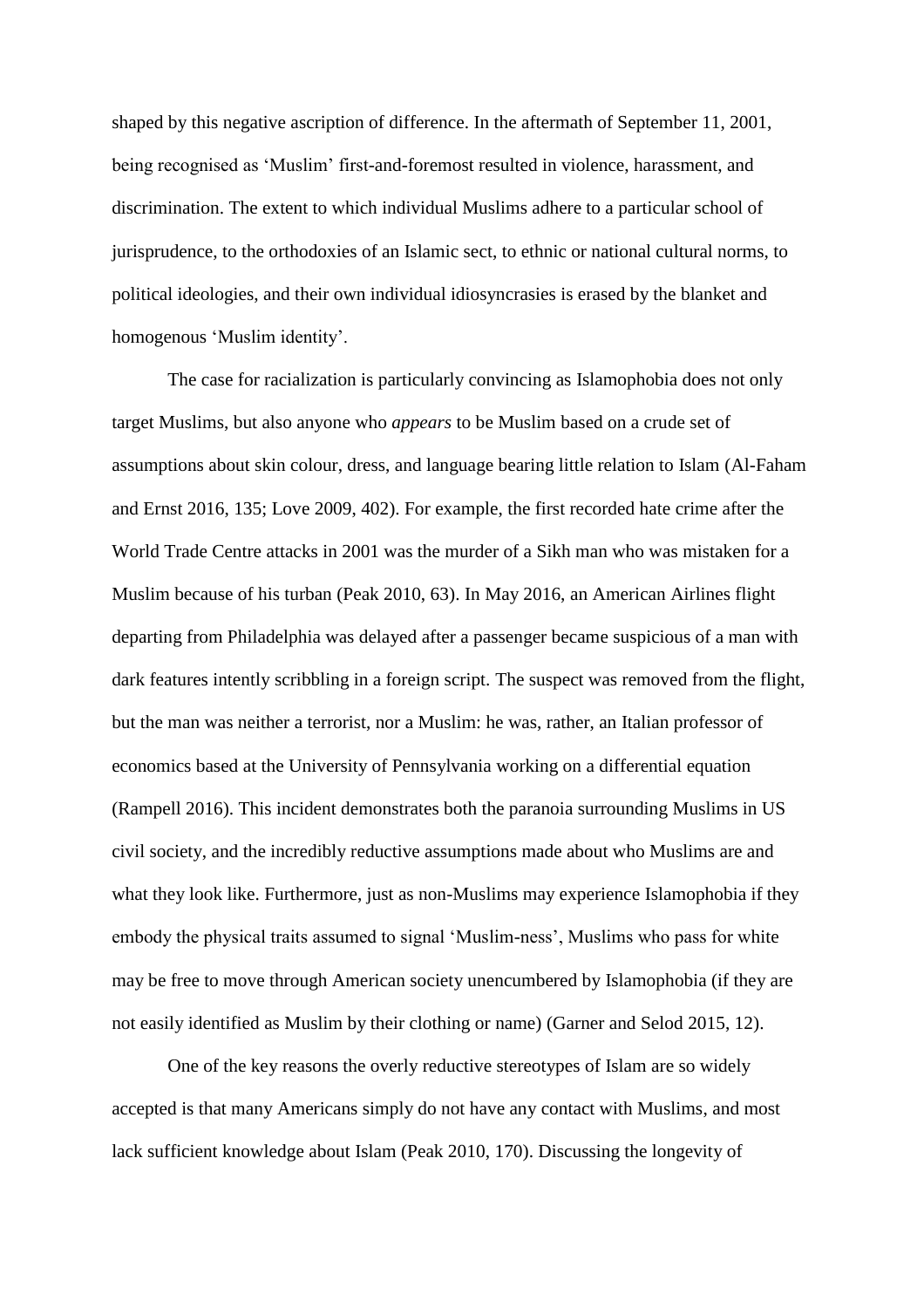pejorative stereotypes about African-Americans, philosopher of race Churcher (2016, 423) argues that continuing racial segregation and inequality in the United States means many White Americans form their understanding of African Americans through 'dominant social imaginings of Black bodies' (like those seen on television) rather than through actual interactions with African-Americans. Similarly, most non-Muslim Americans are left to form their understanding of Muslims through dominant social imaginings of Muslims, which are usually derived from commercial news media and are often pejorative and demeaning (Peak 2010, 168).

The commercial news media fuels the pejorative dominant social imagining of Muslims and their racialization through a 'continuous audiovisual resonance of loud voices, angry faces, mad gestures, and scary portrayals of creeping brown people' which all work on an affective level to '[shut] down human capacities for paying attention, receptivity, and curiosity and tarrying with the complexities of people's lives' (Coles 2016, 33). In the case of the World Trade Centre Attacks in 2001, Akhtar (2011, 770) argues that America's role in financing the rise of Al-Qaeda and creating the conditions for such attacks to occur through its foreign policy was 'invisible' to the American public thanks to a commercial news media fixated on 'sensational news in microbursts of time' that has no space for 'comprehensive historical background' to any given issue. Without that historical background, the only explanation left to Americans 'was that Islam and Muslims had attacked the United States because of their irrational hatred of democratic values and freedom' (Akhtar 2011, 770). Here again, a reductive religious explanation is given for a conflict with complex historical and political causes (Hurd 2015, 42), perpetuating a social imaginary in which Islam is inherently opposed to 'American' values.

When Muslims do make a personal appearance on commercial news media, the pejorative dominant social imaginary forecloses their ability to be truly heard by the non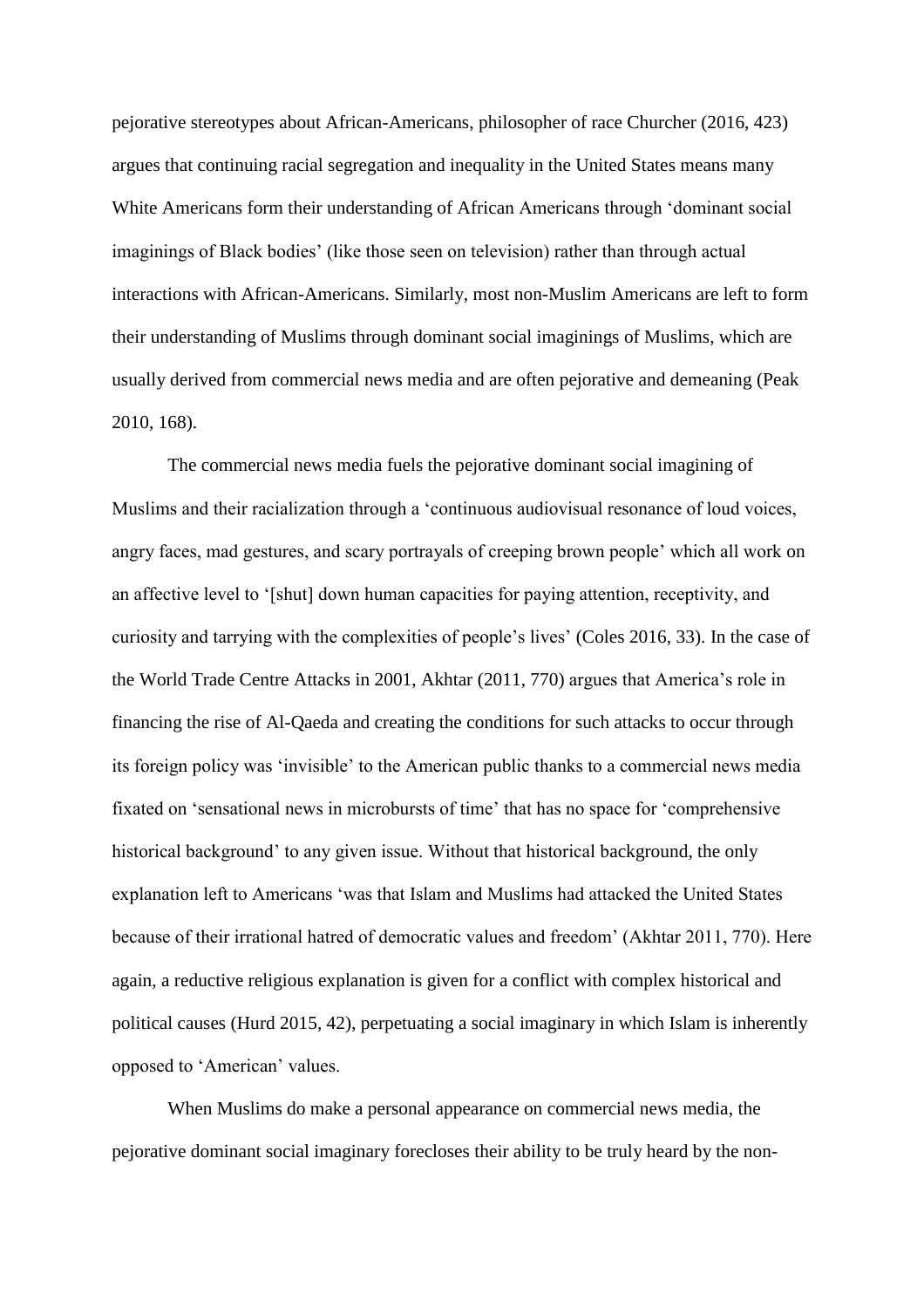Muslim audience. In 2013 religious scholar Reza Aslan, an expert in the origins of Christianity who also happens to be a Muslim convert, was interviewed on Fox News about his book *Zealot: The Life and Times of Jesus of Nazareth*. Throughout the interview, Aslan was assaulted by a barrage of Islamophobic questions and statements from the host, beginning with her incredulity that a Muslim would write a book about Jesus. The interview lasts almost nine minutes and shows Aslan repeatedly defending his status as a highlyqualified and respected scholar of religion. The host refuses to accept, despite Aslans protestations, that there was no Islamic agenda behind the publication ("'Zealot' Author Reza Aslan Responds to Critics" 2013). The host, and no-doubt many viewers, were incapable of seeing beyond their assumption that Muslims are 'anti-Christian' (Shylock 2010, 2), and thus could not accept Aslan or his work on face value. Here we see evidence of the 'hard and fast religious identities' engendered by the religious freedom framework: Aslan's identity as a Muslim trumps his identity (and credentials) as a scholar (Hurd 2015, 42).

The effect of Islamophobia and discrimination against Muslims is a denial of social citizenship to Muslim Americans (Selod 2015, 78). Prejudice and discrimination cannot remove the *legal* rights and protections guaranteed by the constitution and the state, but they can effectively exile a citizen from the wider society (Cainkar 2006) or effect a form of cultural exclusion (Fadda-Conrey 2011, 541). As dominant social imaginings of Muslim Americans consistently highlight their difference from non-Muslim Americans in pejorative ways, while the religious freedom framework encourages Americans to recognise religious difference (Hurd 2015)—thus further entrenching lines of division—non-Muslim Americans are likely to have diminished 'concern for [Muslim] disadvantage and suffering' (Churcher 2016, 424). The less we see others as being like ourselves, the less we are able to see them as people worthy of moral consideration. The problem with pejorative cultural representations of Muslims is not only the effect it has on non-Muslim attitudes and behaviours towards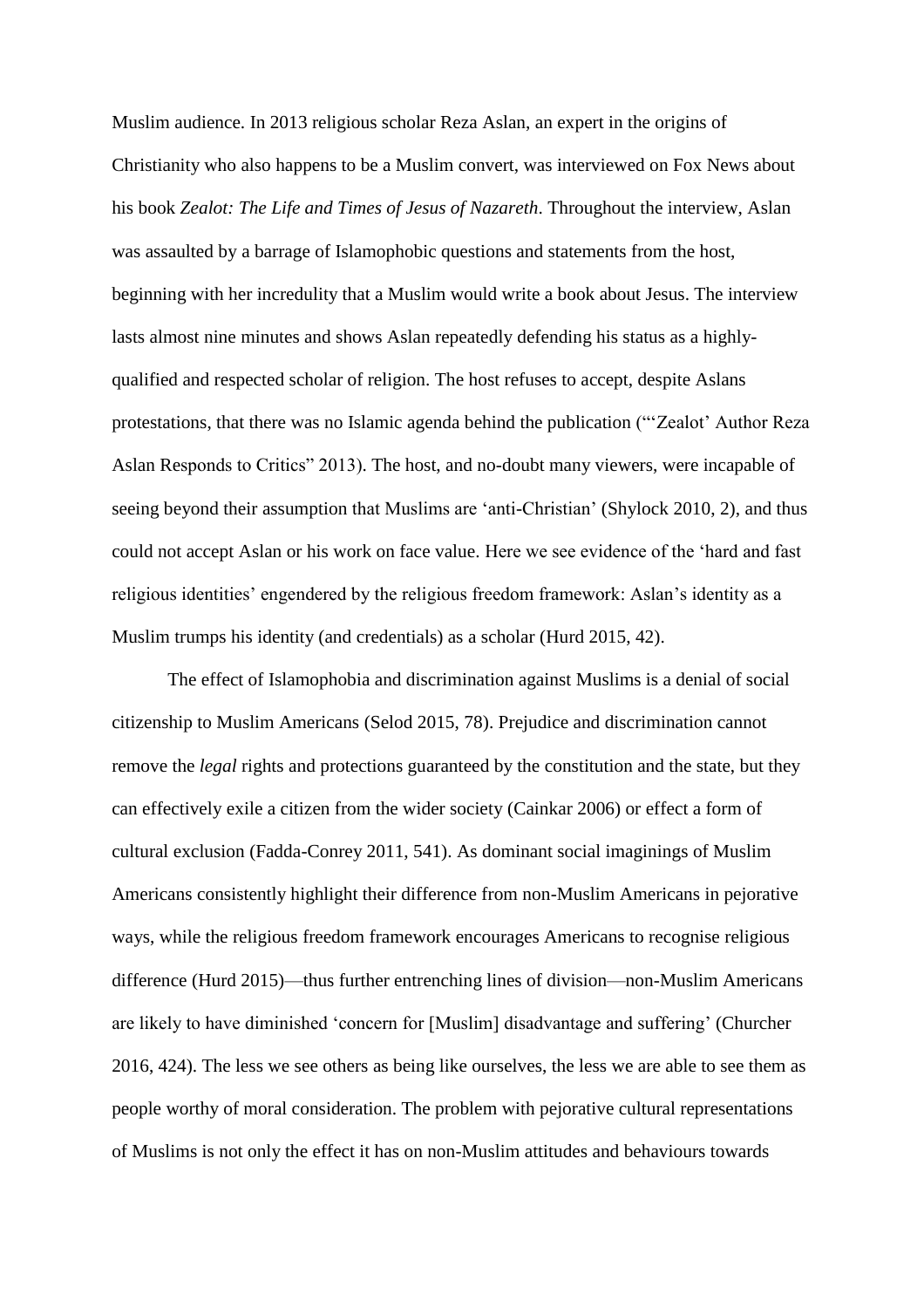Muslims; the pejorative social imaginings impact upon the *self*-imagining of Muslim Americans and their ability to enjoy the free use of public space in the United States (Al-Faham and Ernst 2016, 144). Charles Taylor (1994, 25) argues, 'a person or group of people suffer real damage, real distortion, if the people or society around them mirror back to them a confining or demeaning or contemptible picture of themselves.'

The distortion to Muslim American self-imagining translates into a different, more constrained mode of being in public space that largely impacts those from working-class backgrounds (Naber 2006) or women (Al-Faham and Ernst 2016; Naber 2006). Naber's (2006, 245) research with American Muslims post September 11, 2001 demonstrates how those from working class backgrounds tended to experience Islamophobia in more 'violent and life threatening' ways than Muslims from middle and upper class backgrounds. Working class Muslims are more likely to take public transport, or walk, and were thus more frequently in public spaces and more vulnerable to violence than middle and upper-class Muslims. The visibility of Muslim women who veil also exacerbates the likelihood of their being the target of Islamophobia, and women may be encouraged by their families to stay off the streets or at home to avoid harassment and attack (Naber 2006). This behaviour is what Du Bois calls 'double-conscioussness' where 'minority groups learn to read themselves through the eyes and mindsets of the majority population, and regulate their behaviour accordingly in specific contexts […] to manage the risks of discrimination, confrontation, and abuse' (Garner and Selod 2015, 17). In some cases, this meant refraining from speaking Arabic in public (Bakalian and Bozorgmehr 2009, 169), while some women chose to remove their headscarves in certain places to avoid harassment (Naber 2006). In attempting to circumvent the repercussions of the pejorative social imaginings of Muslim bodies, some Muslim Americans 'cast off their religious identity' (Peak 2010, 42) and, in the process, concede that 'Islam' has no place in the American public sphere.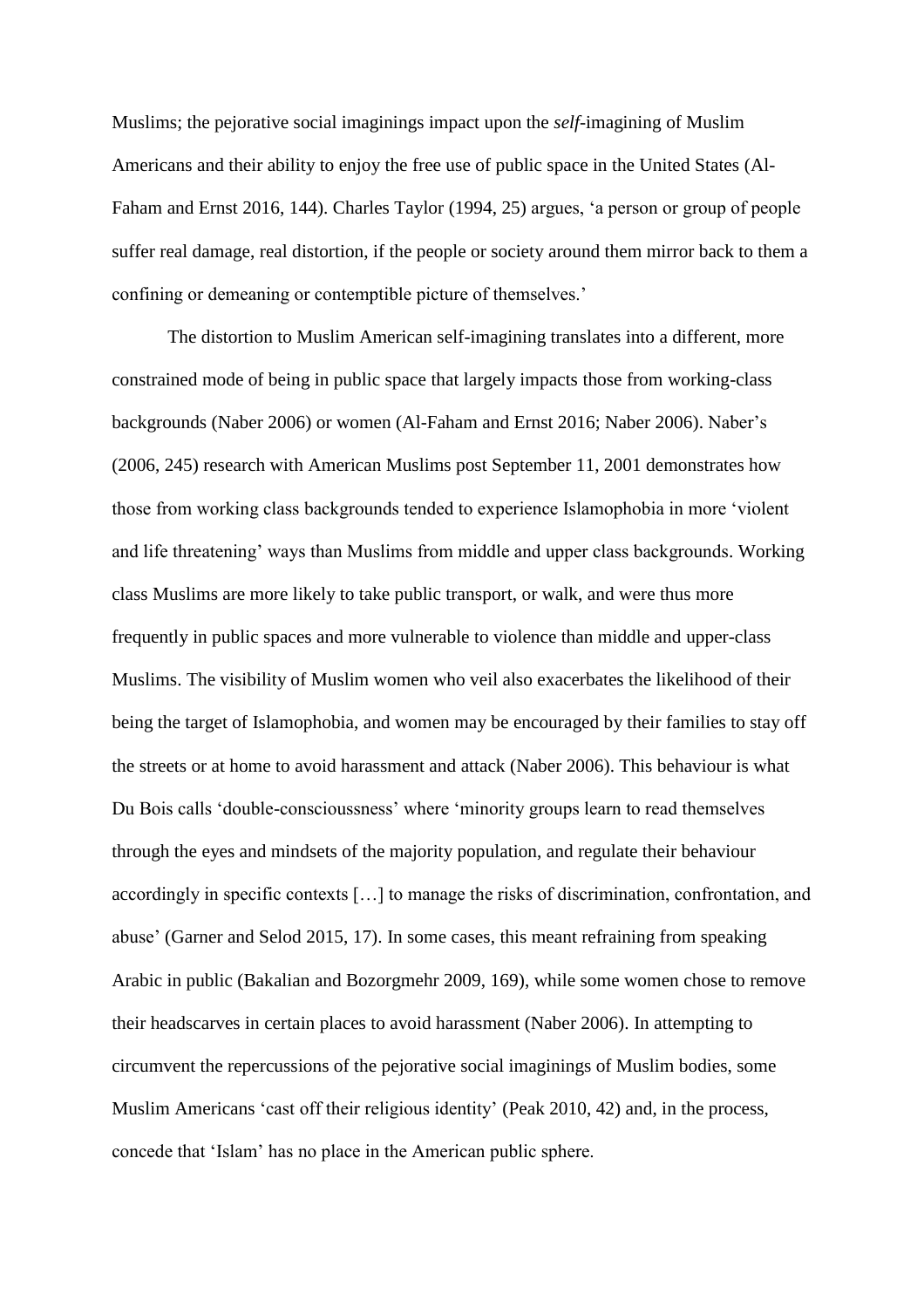#### **Governed Religion: The 'Agenda of Surveillance' and Islamophobia**

Where the section above examined the experience of living as a Muslim in the United States, this section focuses upon the relationship of the state to Muslim-Americans. Hurd (2015, 8) labels this *governed religion*, 'religion as constructed by those in positions of political and religious power. In today's world, this includes states, often through the law, but also other authorities.' I argue that one cannot separate the denial of 'social citizenship' to Muslim Americans (Selod 2015, 78) from the foreign and domestic policies pursued by the United States following 9/11. Prejudice and discrimination, such as the Islamophobia discussed above, can be given legitimation and thus flourish if the state does not take an active stand against it. Should the state appear to support such discrimination, it only further solidifies these attitudes and behaviours amongst citizens (Smith 2015, 16). In the United States, government authorities and agencies at federal, state, and local levels have since 9/11 enacted a number of laws and programs that single out Muslims as a group worthy of suspicion. Hurd (2015, 8) argues that under the 'religious freedom' doctrine, religion is understood by states in a 'two faces of faith' model; whereby 'good' religion is celebrated 'as a source of morality and cohesion' and 'bad' religion is subjected to the 'agenda of surveillance, which fears religion as a potential danger to be contained and suppressed.'

I argue that, by and large, Islam has come under the 'agenda of surveillance' (Hurd 2015) in the United States since 2001—simply being a Muslim is reason enough to be suspected of supporting terrorism or violence. Islam as constructed by governing authorities in the United States, just like the Islam constructed in the dominant social imaginary, is inherently violent, anti-democratic, and anti-American. Where the pejorative dominant social imagining of Muslims has a long history, the governance of Islam as a 'bad' religion subject to surveillance and management occurred in the aftermath of September 11, 2001. In the weeks and months following the attacks on the World Trade Centre, the US government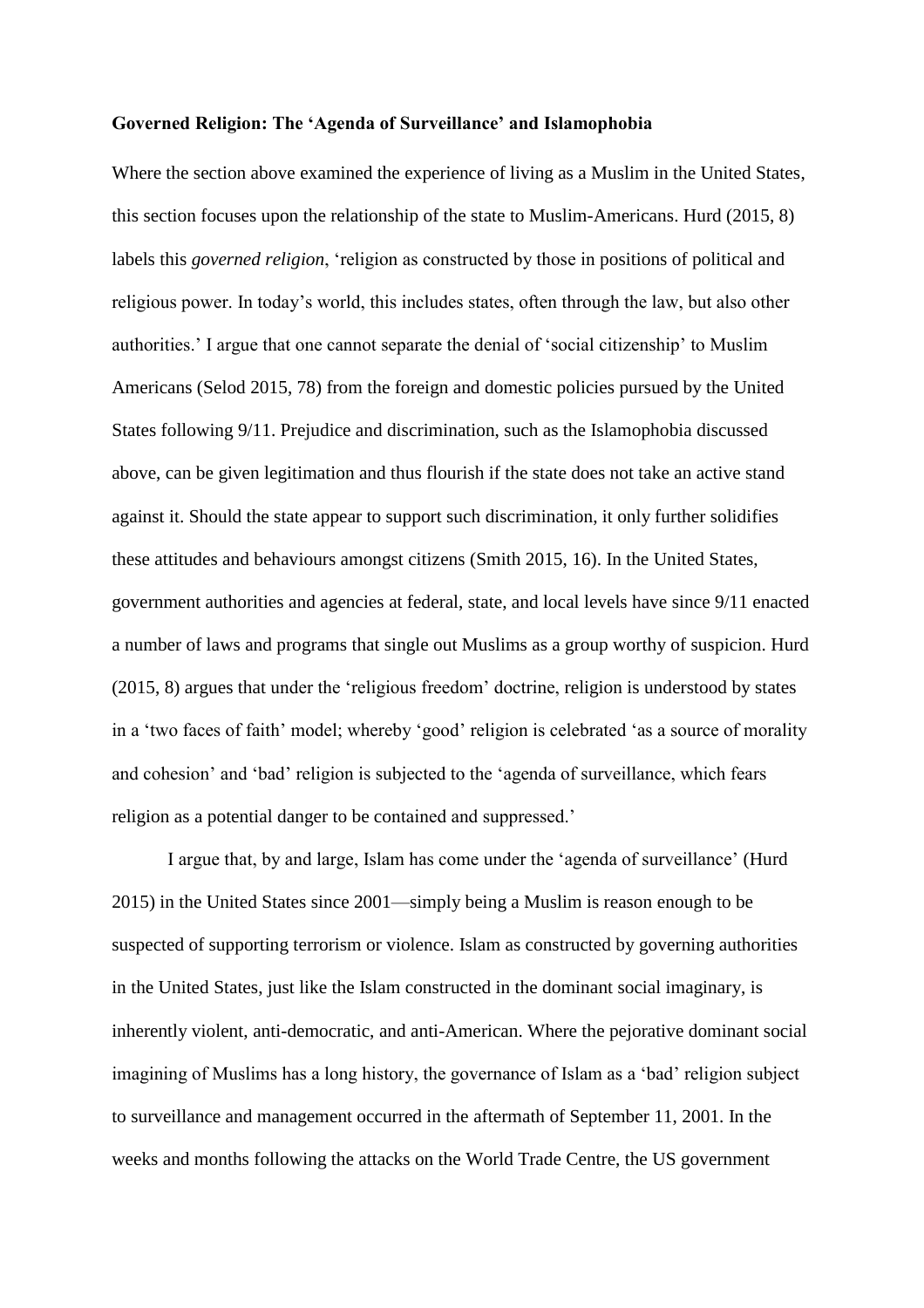enacted numerous policies many of which specifically targeted Arab and Muslim communities. For example, The US PATRIOT Act (October 21 2001) gave sweeping powers to law enforcement agencies to search, monitor, and detain suspects, and widened the scope of terrorism-related crimes to include financial or material support for 'questionable nonprofits' (Bakalian and Bozorgmehr 2009, 165); the Aviation and Transportation Security Act (November 2001) established the TSA and gave it power to use intelligence from numerous government agencies to screen passenger lists and prevent individuals identified as a 'threat' from boarding aircraft (Bakalian and Bozorgmehr 2009, 255); and the National Security Entry-Exit Registration System (June 2002) compels 'aliens from designated countries to "(I) register, submit to fingerprints and photographs upon their arrival in the United States; (2) report to INS field offices within 30 days, and then re-report annually, and (3) notify an INS agent of their departure, with possible criminal prosecution for those who fail to comply"' (Chishti et al. 2003 in Bakalian and Bozorgmehr 2009, 257).

Policies such as these legitimated widespread public backlash against American Muslims (Bakalian and Bozorgmehr 2009, 2) including the loss of jobs (Bakalian and Bozorgmehr 2009, 147), street harassment (Al-Faham and Ernst 2016), and violence (Abdelkader 2016). Indeed, interviews with Muslim leaders revealed they believed the government policies were 'more harmful to the overall well-being of their communities than the incidents of harassment and hate crimes by ordinary citizens' (Bakalian and Bozorgmehr 2009, 156). In one example of a program specifically constructing Muslims as inherently suspicious and anti-American, the New York Police Department (NYPD) ran a program of mass surveillance against Muslims—including individuals, community centres, and Mosques—living under their jurisdiction. In documents filed as part of a lawsuit against the NYPD on behalf of New York Muslims in 2013, the American Civil Liberties Union (ACLU) documented the extent of the program and argued the program 'operated under the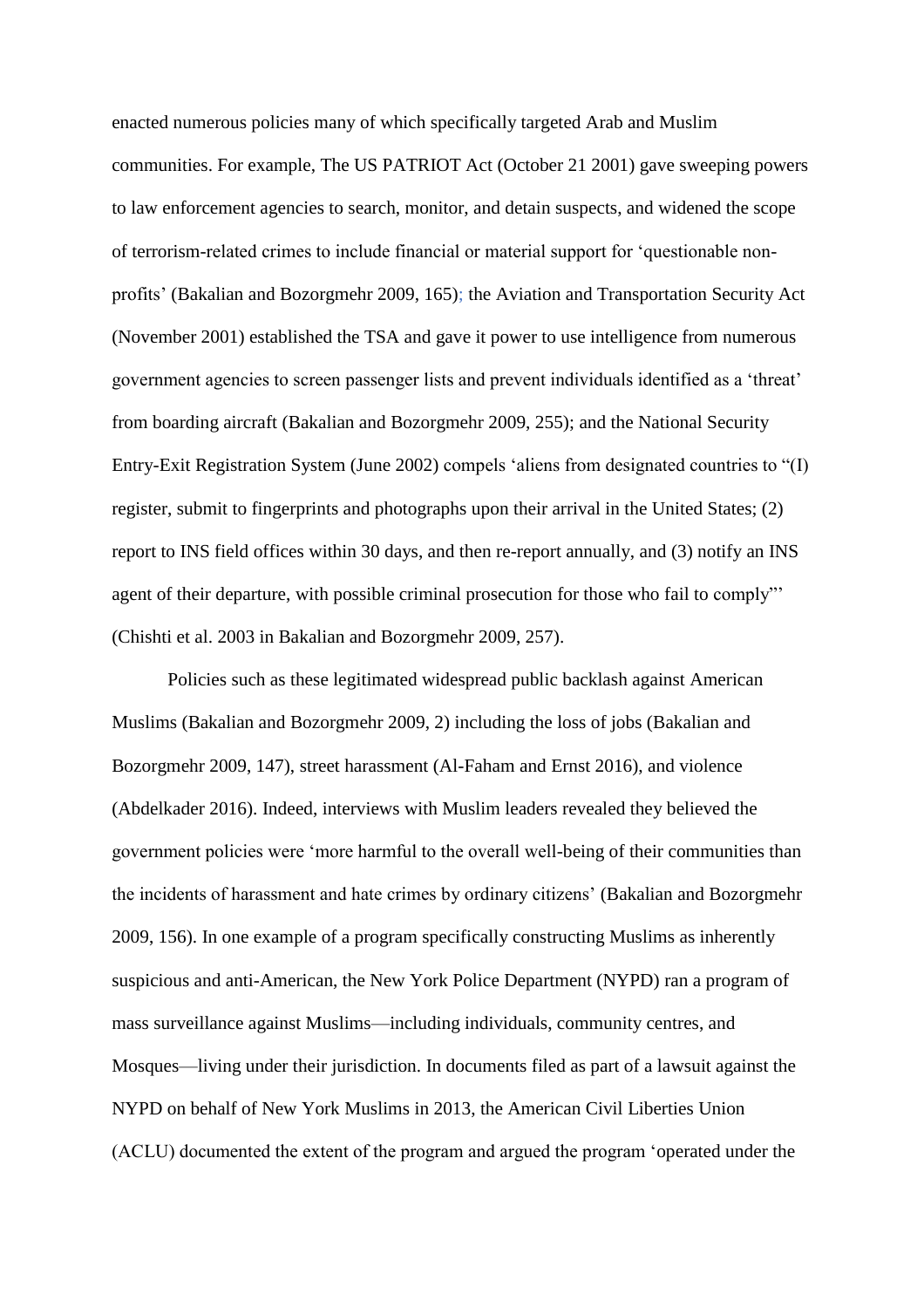unconstitutional premise that Muslim beliefs and practices are a basis for law enforcement scrutiny' (ACLU 2013). The NYPD program employed undercover agents to infiltrate Mosques and Islamic institutions; monitored websites, blogs, and online forums; and recorded the Friday sermons of Islamic leaders. All the gathered information was stored in an intelligence database operated by the NYPD. The ACLU notes, 'a police representative has admitted that the mapping activities did not generate a single lead or resulted in even one terrorism investigation' (ACLU 2013).

Securitization—the increase of state surveillance including the storage of private data, increased police powers, and stricter border controls—is occurring across the Western world (see Chebel d'Appollonia 2012). But there appears to be a reasonable case that in the United States the security state is disproportionately targeting Muslims: being Muslim or a citizen of a Muslim-majority nation is seen by the security state as evidence for supporting terrorism (Bakalian and Bozorgmehr 2009, 156). Hurd (2015, 116) argues that under the religious freedom policy framework, religion is seen as a sufficient explanation for political behaviour. Such an assumption reinforces the normative value of a Christian, liberal, private religious practice: 'Could it be that a person who takes his or her religion literally is a potential terrorist? That only someone who thinks of a religious text as not literal, but as metaphorical or figurative, is better suited to civic life and the tolerance it calls for?' (Mamdani 2002, 767). The profiling of Muslims has been largely inaccurate: being Muslim does not necessarily entail the support of or engagement in terrorism. The continuation of heightened 'national security' measures—the Muslim immigration ban mentioned in the introduction is the most recent example—suggests other motives and causes to the surveillance and targeting of Muslims not captured by recourse to a religious explanation.

The domestic policies of the United States towards Muslims are intimately related to the foreign policies it pursues with Middle Eastern and Muslim-majority countries. The War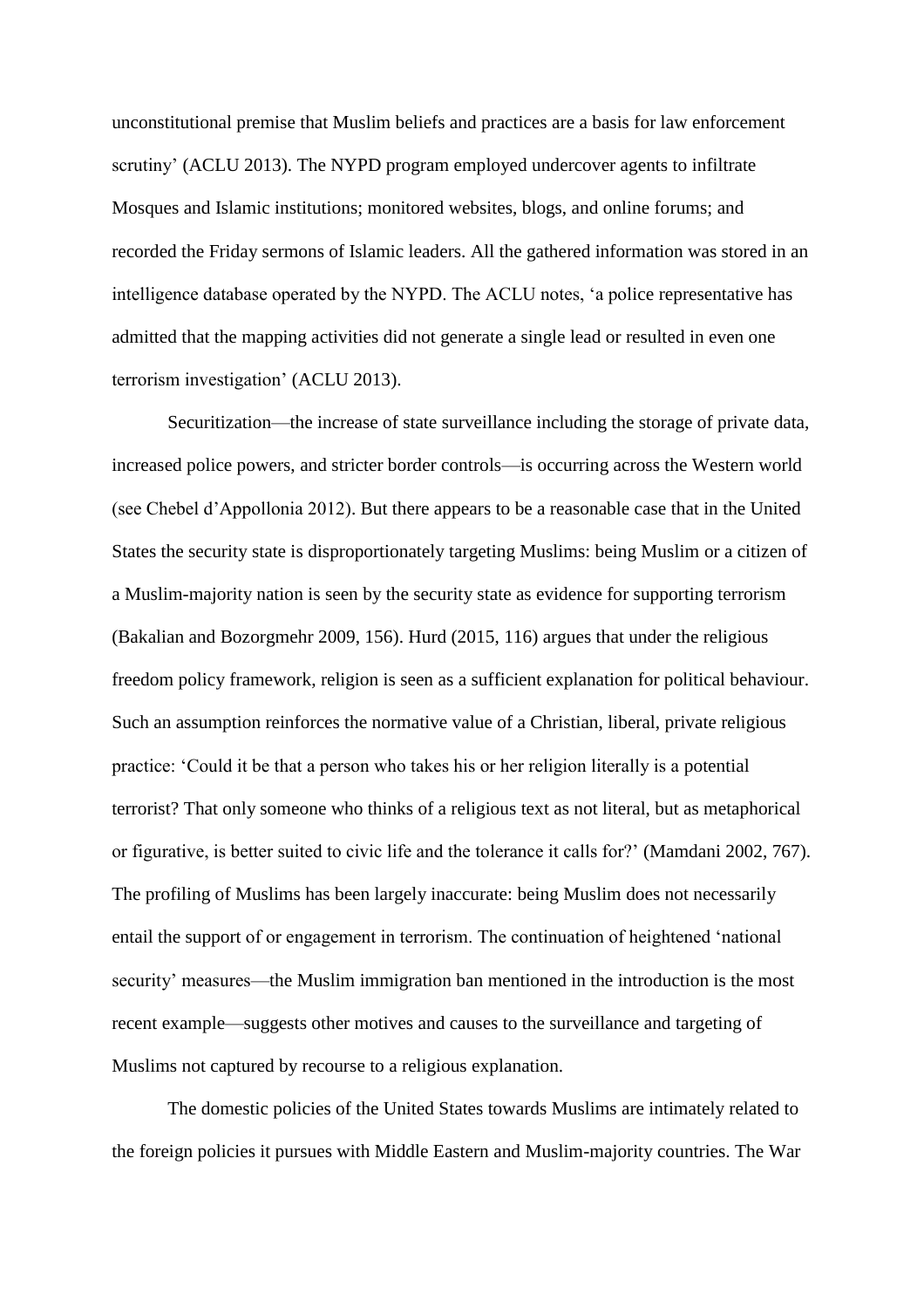on Terror, begun after September 11, 2001 in the pursuit of Al-Qaeda, identified its target as the amorphous and shifting enemy 'terrorism' rather than any particular state or regime. Terrorism in this war was conceived narrowly as acts of violence planned and carried out by Muslim agents. As a result, 'a myriad of ethnicities and nationalities [were] classified into a monolithic category of Muslim' and became immediately suspect (Selod 2015, 80). Naber (2006, 424) writes that throughout American history, 'during moments of national crisis or war, immigrant exclusion has tended to intensify, particularly for immigrants from the countries the US is invading.' Indeed, many scholars examining the implementation of policies targeting the Muslim population post-2001 have looked to the internment of Japanese Americans during World War II as a comparative case (Al-Faham and Ernst 2016; Bakalian and Bozorgmehr 2009; Cainkar 2006; Fadda-Conrey 2011; Naber 2006). Although Muslims have not been placed in internment camps, some argue that the detention and deportation of thousands of Arab and Muslim men, and compulsory registration of tens of thousands more post-September 11, 2001, is 'internment, happening at a slow pace (Naber 2006, 258). The implementation of such domestic policies are the 'institutional' contribution to the racialization of Muslims in the US, as racialization always occurs in an historical and cultural context under particular power relationships and results in discrimination ranging from 'denial of access to resources at one end [of the spectrum] to genocide at the other' (Garner and Selod 2015, 11).

Islam within the US is governed through the 'agenda of surveillance' and constructed as a religion to fear and suspect – this is matched by a foreign policy that seeks to remake Islam in the image of American cultural values. Hurd (2015, 25) notes that the invasion of Afghanistan in late 2001 was partially justified to the US public as an effort to reform the violent and misogynistic cultural and religious practices of the Muslim-majority nation. In this discourse, the US positioned religion as 'both the problem and the solution. The United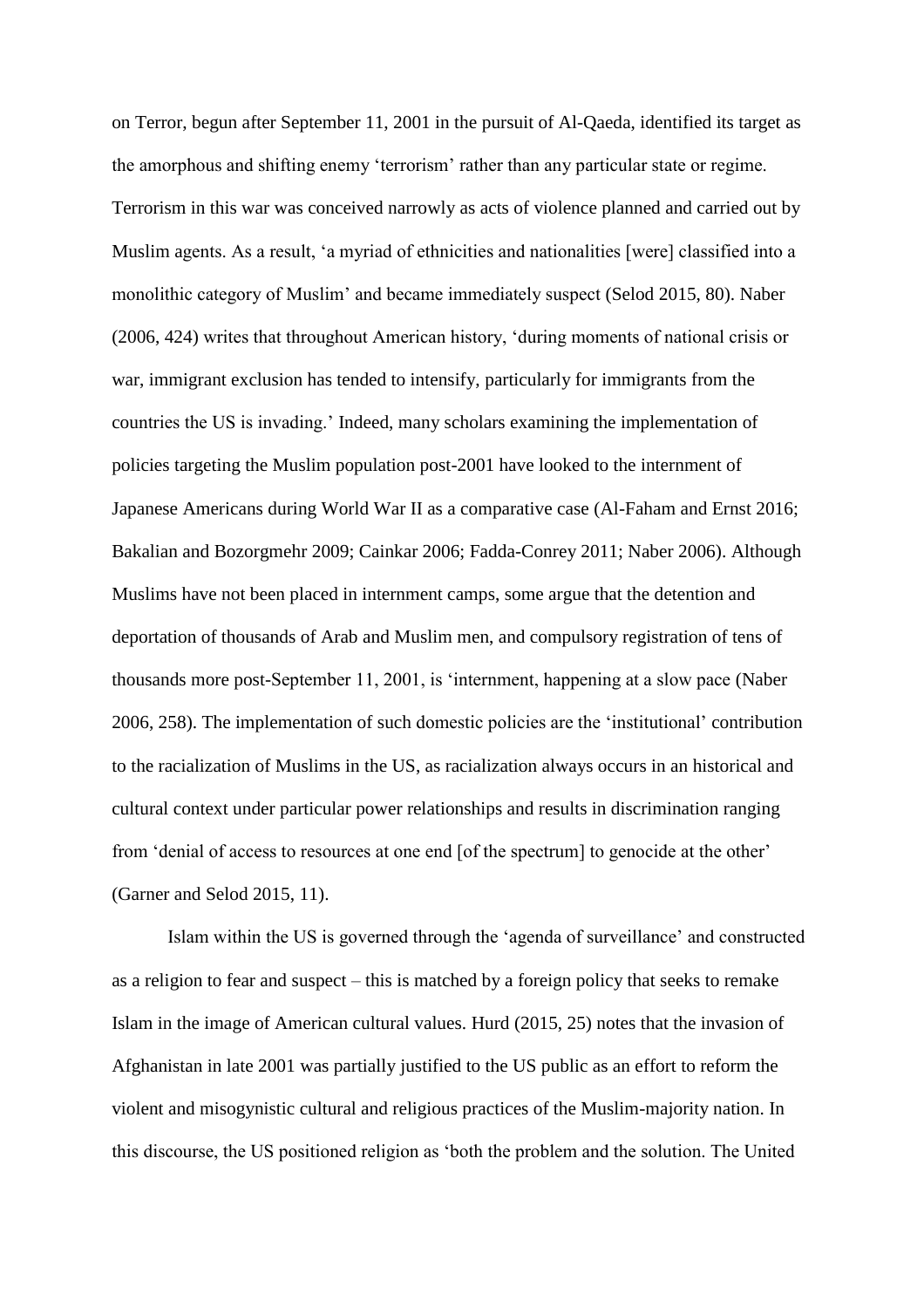States sought to liberate Afghan women by transforming them into *correctly* religious (tolerant, free, Muslim or post-Muslim) women' (Hurd 2015, 25). What is considered 'correctly' religious is determined by standards using American culture (white, Christian, liberal) as the yardstick and include women not veiling, being active in public spaces, and being willing consumers of goods and culture (Hurd 2015, 25). Adherence to these standards, or to the 'correctly' religious ideal of United States foreign policy, requires an effective rejection of publicly visible markers of Islamic piety. In the section above, I demonstrated how the racialization of Muslim bodies similarly constructs a monolithic category of 'Muslim' and pressures Muslim Americans to 'pass' as Americans. US foreign policy, through different means, also attempts to reform 'bad' Islam into a 'good' religion – defined through adherence to American cultural (Christian) norms (Hurd 2015).

All these policies—domestic and foreign—underscore the perception of Islam as inherently un-American, whether through assuming belief in Islam is sufficient grounds for suspecting support of terrorism, or through assuming Islam is a 'bad' religion that must be reformed. When a state enacts policies such as these against a minority group like Muslims, they legitimate any discrimination already occurring within civil society and potentially encourage more (Smith 2015, 31). As I discussed in the previous section, Islam in the United States *already* has a long history of being perceived with suspicion prior to September 11, 2001 and the implementation of the policies discussed here. The dominant social imaginings of Muslim bodies are *already* largely pejorative and fearful. These policies, therefore, only exacerbate the prejudice towards Muslims in the United States, and the denial of their social citizenship. In the section above I showed how 'double-consciousness' causes Muslims to buy into the pejorative dominant social imaginary and alter their behaviour to avoid harassment and violence. This 'double-consciousness' is compounded by the domestic policies pursued by the United States: for example, Imams at New York City mosques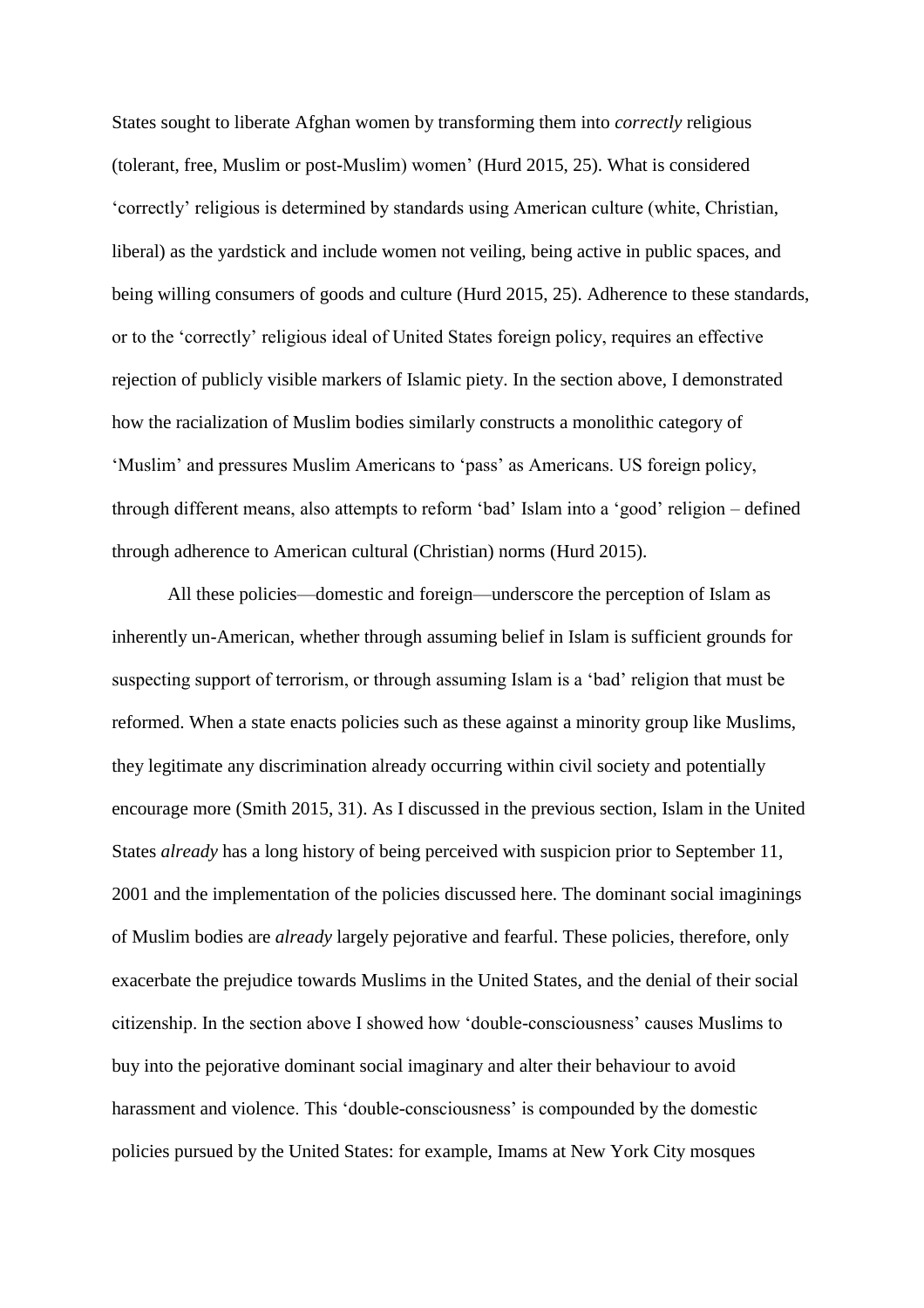affected by the NYPD surveillance program reported anguishing over their sermons lest they be recorded and words taken out of context or misrepresented. They also noted an overall drop in mosque attendance, with their congregations become more closed and suspicious of outsiders and new-comers due to anxiety over NYPD informants and undercover agents (ACLU 2013).

Most discussion of 'fear' in the United States positions 'the nation' as afraid, and Muslims or Islam as the object of fear (Naber 2006, 257). Yet Muslim Americans report feeling constrained, anxious, and afraid under the 'agenda of surveillance' imposed by the US government post-September 11, 2001, and results in what Naber (2006, 254) calls 'the internment of the psyche' where the 'culture of fear produced a sense of internal incarceration that was emotive and manifested in terms of the sense that, at any moment, one may be picked up, locked, up, or disappeared'. To the extent that Muslim Americans identify with the United States and as 'American', they too came under attack on September 11, 2001, and reported emotions like shock, disbelief, confusion, anger and fear in the immediate aftermath (Peak 2010, 106–7). Yet the US government (and often their neighbours) treated them as suspects and not victims (Sirin and Fine 2007, 151). In a similar vein to Naber, Peak (2010, 113) argues that Muslim Americans suffered from '*compounded fear*' in the weeks and months following September 11, 2001: in addition to the 'terror-induced fears' experienced by many Americans like fear of public spaces and events, flying, and future terrorists attacks, they were also afraid of such things as religious profiling, hate crimes, and mass internment (Peak 2010, 114).

Much like harassment and discrimination in the social world, the impact of governing Islam as a religion to be feared falls along gendered lines, with Muslim men more frequently the target of government policies (Al-Faham and Ernst 2016, 133). The 'governing' of Islam by the United States ultimately reinforces the racialization of Muslims: domestic and foreign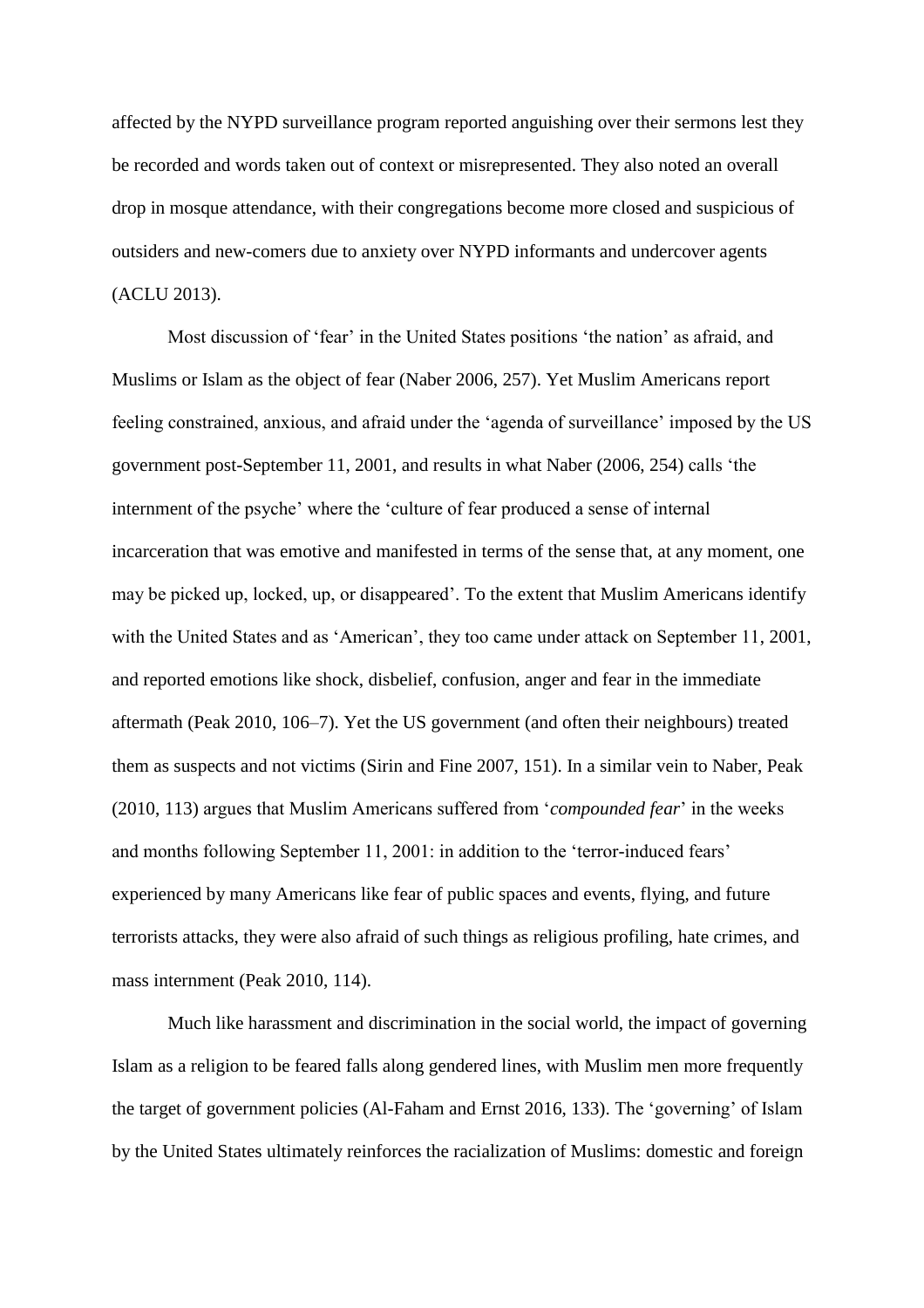policies that treat adherence to Islam as grounds for suspicion give legitimacy to a social imaginary that casts Muslims as inherently anti-democratic and anti-American; and the surveillance, detention, and deportation of thousands of Muslim American men deemed to be a potential 'threat' to the nation reinscribe violence as an inherent characteristic of Islamic masculinity.

#### **Looking Beyond Religious Freedom: A Grassroots-Focused Response**

Hurd concludes *Beyond Religious Freedom* by advocating for a de-centring (of sorts) of religion in policy: religion, she argues, is not a stable category and thus any attempt at producing policy to govern 'religion' reifies only one, partial and imperfect, 'religion' (Hurd 2015, 112, 120–24). This approach is at odds with the response of many American Muslims to their harassment and discriminatory government policies. Muslim Americans have mobilized in substantial numbers in post-September 11, 2001 America *as Muslims* (Bakalian and Bozorgmehr 2009). One of the most common responses to perceived discrimination on the basis of religion is through legal channels – a direct petitioning of the state. For example, when Abercrombie and Fitch denied a Muslim girl wearing *hijab* a job, she took the company to court and won (Kasperkevic 2016), as did a schoolgirl denied the same right at her school (ACLU 2008). Recourse to the law is a familiar, well-understood strategy and thus it is not surprising it is often the first solution to such issues. Cainkar (2006, 248) argues Arab and Middle Eastern Americans have a better claim on the state *as Muslims* than as a racial group, just as Hurd (2015, 111) posits that the religious freedom policy framework 'presupposes discrete religious identities as the foundation of the social order.' However, I suggest that the law is *not* an effective strategy by itself for effecting long-term change at the social level. Hurd (2015, 124) agrees, quoting Berger in arguing that 'excessive privileging of law and legal speech … can "efface the affective and relational dimensions of our social worlds."'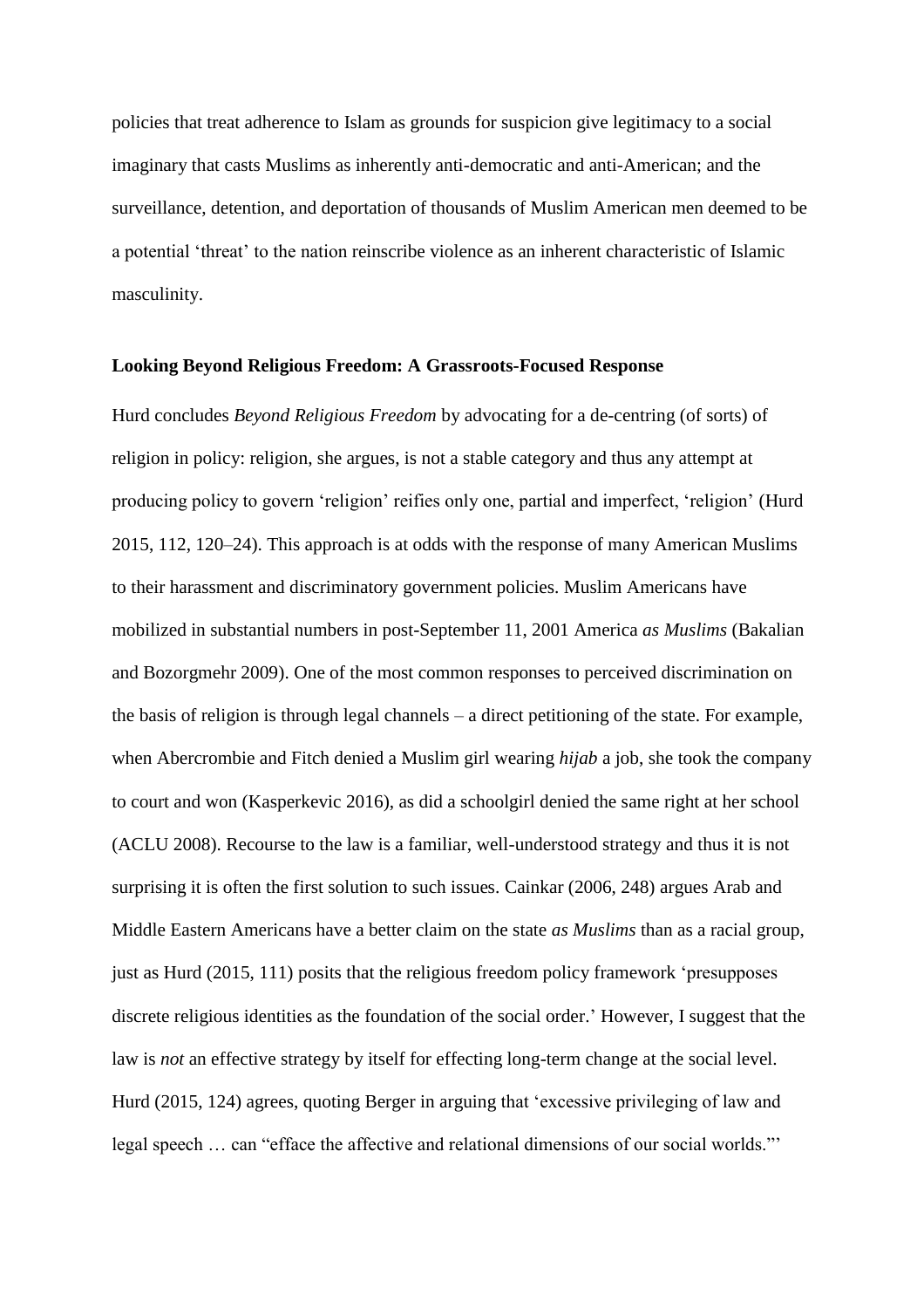One may win a legal battle and may even be able to enforce the outcome of that victory, but the underlying social attitudes and dominant social imaginary is not challenged by such victories, and social tensions may be exacerbated by such an approach.

I suggest that genuine change for Muslim Americans requires a change in social attitudes, and a challenge to the pejorative dominant social imagining of Muslim bodies. I do not deny that federal or state policies or initiatives that disproportionately target Muslims and take adherence to Islam as reasonable grounds for suspicion, policing, and control must be challenged. However, in this article, my interest in these policies is the ways in which they legitimate social discrimination and reinscribe racialized understandings of Muslim bodies. Thus in this section, I begin a proscriptive project grounded not in law, or foreign policy, but in the daily lives of citizens. I argue that, although changing the way religious diversity is understood and engaged with at the level of foreign and domestic policy is important, changes at this level do not easily or necessarily 'trickle down' to the level of lived religion. I would like to see a change in the way fellow-citizens relate to one another across difference. Overcoming Islamophobia, and other sectarian prejudices, requires *both* top down initiatives and a grassroots movement.

I am under no illusions that changing social attitudes and relationships is easy. Social change is a long, slow, hard-fought process requiring multiple tactics, some of which inevitably fail. In what follows I engage with the ideas of a social philosopher and a radical democratic theorist who both, in their own ways, attempt to find a way to bring people together across lines of difference. Neither of their approaches are perfect, but both could be applicable for overcoming sectarian boundaries and the over-identification with religion in civil society. Hurd (2015, 116) argues, in creating stable categories and definitions of religious identity, the religious freedom framework fails to capture 'the complexities and contingencies of human behaviour', and the theories I engage with here both emphasise the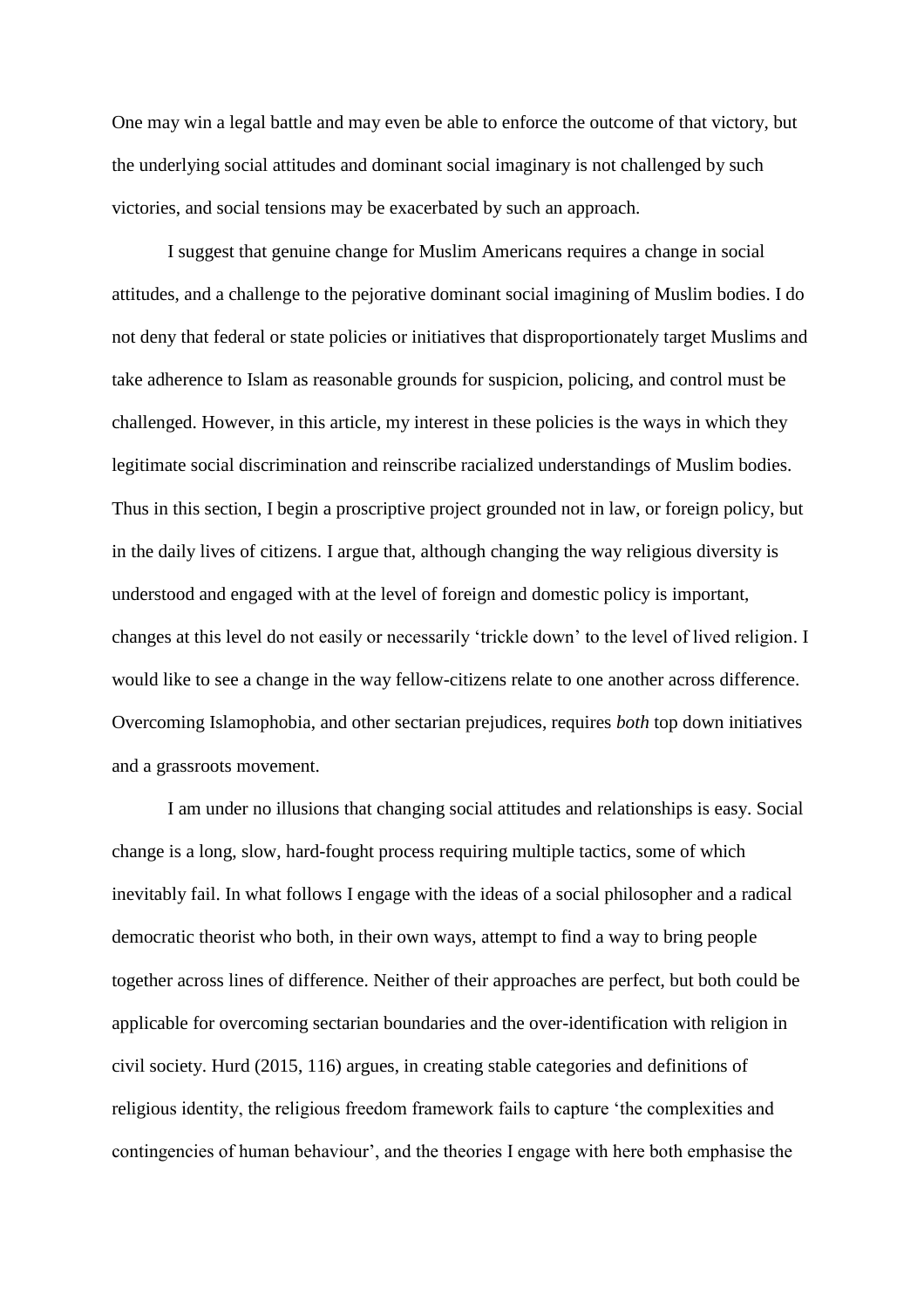necessity of moving from an understanding of others based on shallow stereotypes and category definitions to a deep understanding grounded in the recognition that all humans are complex beings. Most importantly, both are hopeful in their belief in the ability of humans to act morally and see humanity in all people, no matter how different.

The dominant social imagining of Muslims in the United States is formed by a commercial media of 'pulsating fury' that is more 'audiovisual performance' than genuine journalism (Coles 2016, 33), matched by a politics of fear emanating from the highest offices and given legitimacy by a raft of federal and state national security measures disproportionately targeting Muslims. Challenging these pejorative narratives requires finding a way to present a nuanced and complex portrayal of Muslims lives, including their experiences of discrimination, that emphasises their shared humanity over and above any religious (or other) difference. Just as Hurd (2015) wishes to 'de-centre' religion in policy discourse, so I wish to 'de-centre' the salience of religious identity in the social world without discounting the significance of religious identity to religious subjects. Recent work in the philosophy of race may be useful in this context. Social philosopher Churcher (2016, 421) uses Adam Smith's concept of the sympathetic imagination to argue privileged racial groups could "imagine" themselves into the bodies (and experiences) of marginalized and devalued racial groups to transform how they relate to others.<sup>i</sup> The goal of such an imaginative exercise is to have "fellow-feeling" with the other to better understand their social position and recognise common humanity. The same logic can be applied to non-Muslim imaginings of Muslims. Of course, our ability to have 'fellow-feeling' with others relies on the recognition of commonality, of seeing others as being like ourselves (Churcher 2016, 424). This fellowfeeling is best developed through rich interpersonal relationships, whether romantic, as friends, or through transracial familial bonds.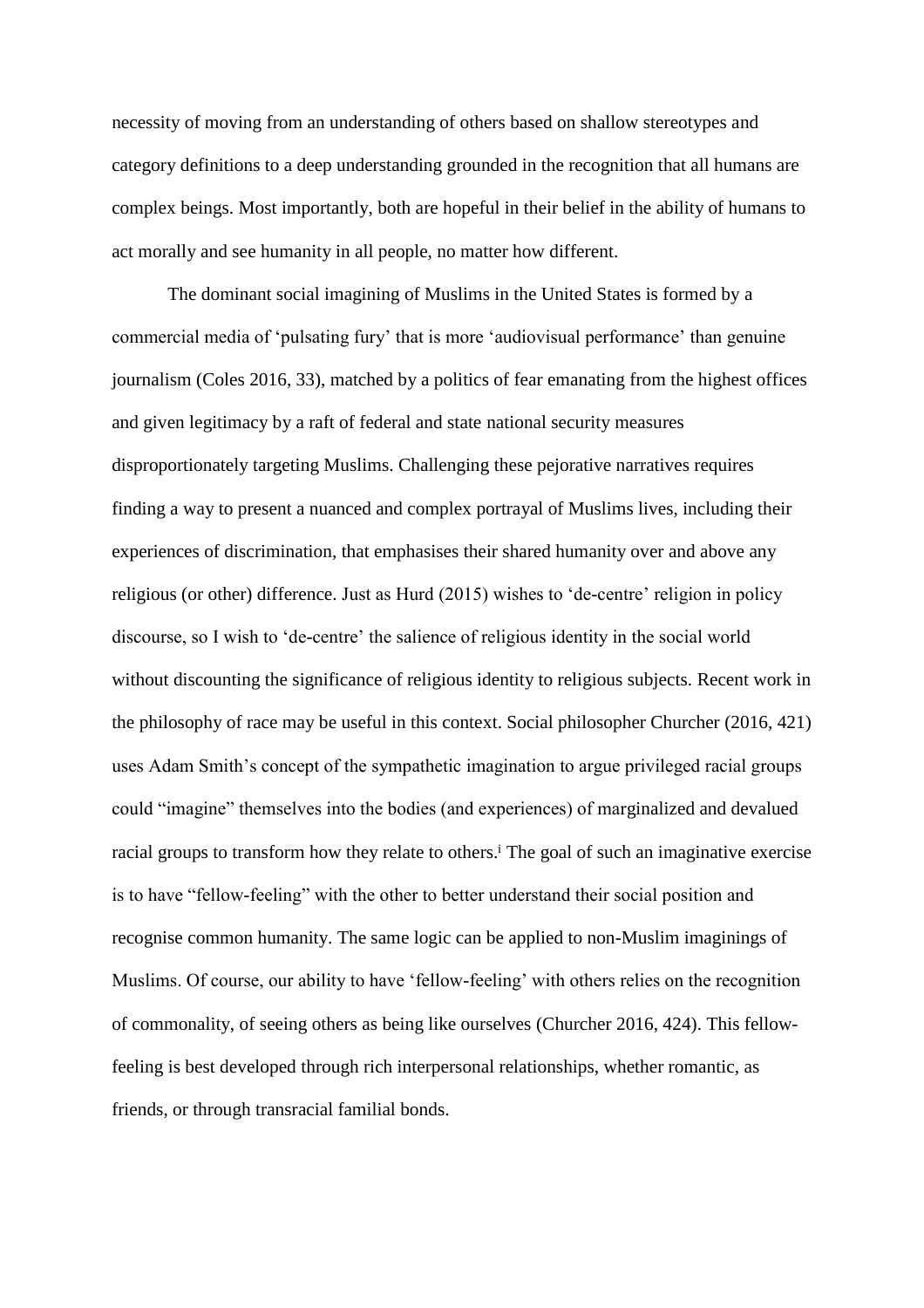The key problem with such an approach is that many Americans can quite easily never have contact with Muslims, let alone form rich relationships with them (Peak 2010). The sympathetic imagination is ineffective if we do not have the knowledge or understanding of the other to flesh out our imagined embodiment (Churcher 2016, 429). The solution Churcher offers is to use literature as a stand-in for relationships and a doorway into the world of the racialized other. She details a number of literary works that invite readers to enter imaginatively into the experiences of racially different others, compelling 'readers to recognise Black disadvantage, vulnerability and resilience in a way that engages their emotions' (Churcher 2016, 433). There are a wealth of texts written by Muslim and Arab Americans that 'respond to the post-9/11 political and social terrain in the US capturing and challenging homogenized depictions of Arab Americans' and opening up new possibilities for a more inclusive conception of US citizenship and American identity (Fadda-Conrey 2011, 533).

I agree with Churcher that literature can evoke within us sympathy for fictional characters that will have 'ethically transformative effects' on how we relate to differently racialized others (Churcher 2016, 434). However, I have my reservations about the effectiveness of relying on literature alone to reach Americans with no close contact with Muslims. I doubt that Americans who *already* buy into the dominant social imaginary would voluntarily read a novel or piece of writing, written by a Muslim, and containing a nuanced and complex portrayal of Muslim life in America. I argue such transformation in the dominant social imaginary is more likely to occur through the representation of Muslims on television and film in the US. Indeed, other minority groups have *already* successfully shifted pejorative public attitudes through positive representations in the media (Loftus 2001). However, this is not simply a matter of increasing the number of Muslim characters, or news anchors, regularly appearing on American screens: the *type* of representation is significant.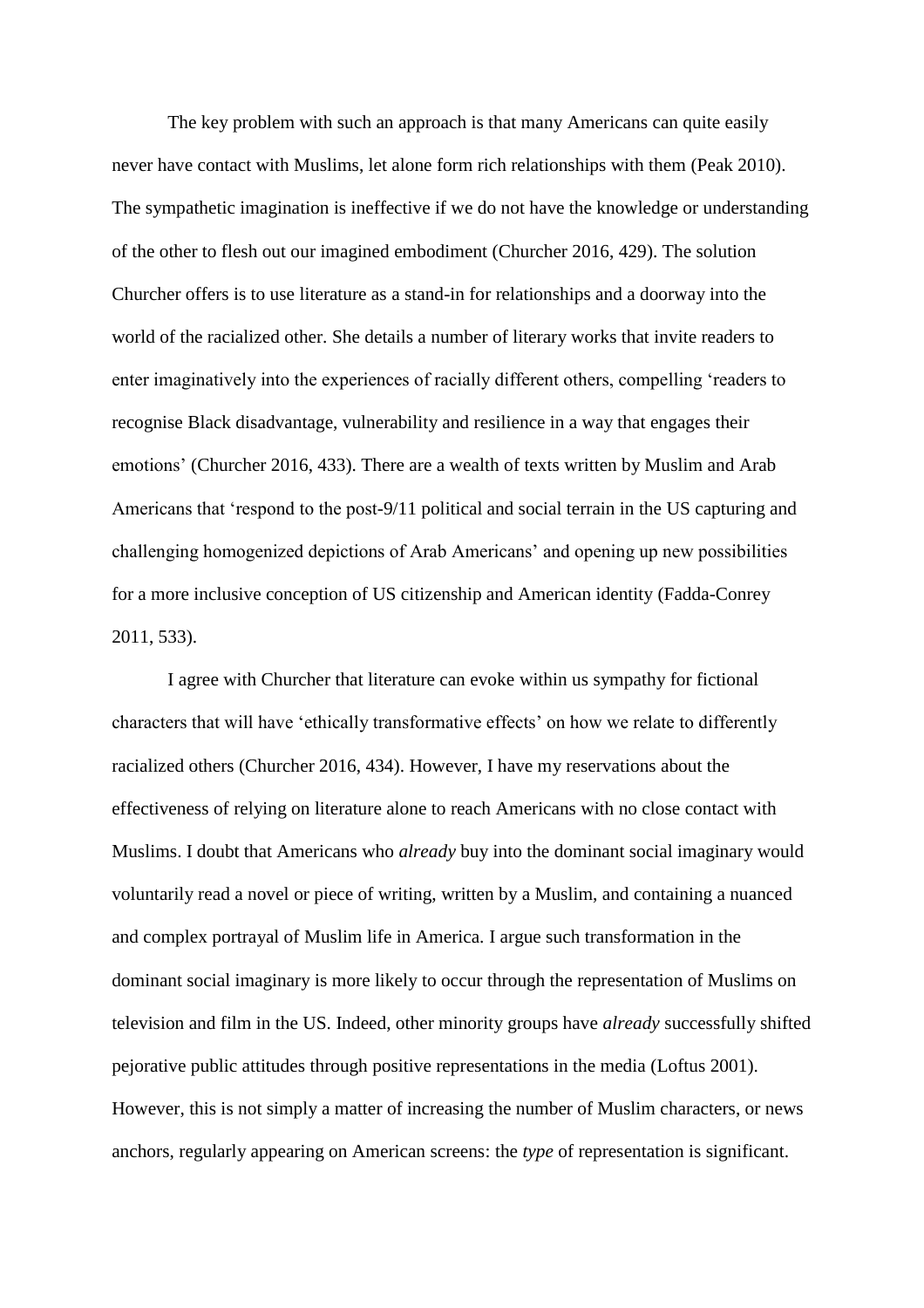Alsultany (2012, 146) argues that even positive representations of Muslims can have negative effects: television shows that continually 'advertise' the loyalty and patriotism of Muslim Americans manages to reinforce that this patriotism and loyalty is newsworthy or exceptional. Despite the good intentions of creators, many end up 'promoting limited and acceptable versions of diversity' (Alsultany 2012, 146).

Challenging the dominant social imaginary through more nuanced representations of Muslims on television is one possible tactic in creating social change. The second tactic I wish to explore is real-life engagement with diverse others through rich, deep democratic practices. Such engagements may promote the formation of real-life relationships that prompt people to challenge any stereotypes or shallow categorisations they make about religiouslydifferent others. Hurd (2015, 112-3) argues that 'to make religion the point from which social relations are enacted and institutional policy is developed contributes to the production of politicized religious difference.' Yet, in problematizing the religious freedom policy framework she does not address how 'social relations' *should* be enacted. I find Romand Coles (2016) work on radical and ecological democracy particularly inspiring at this juncture. Although his work is directed primary at developing a new form of politics to resist the hegemony of neoliberal capitalism and counteract the strangulation of genuine democracy he diagnoses as a result of this hegemony, it has utility in putting forward an argument for radically democratic social relationships.

Coles (2016) recognises that much of the power of the 'evangelical capitalist resonance machine', and the commercial media which acts as its 'echo chamber' (Connolly 2005, 870) is their ability to act on the affective level, pulling at us from below the level of cognition. Resistance and transformative movements can *also*, however, work at the affective level to counteract the pull of fear and hatred. Coles (2016) writes of community organizing in Arizona: legal and undocumented migrants, local residents, social workers, and students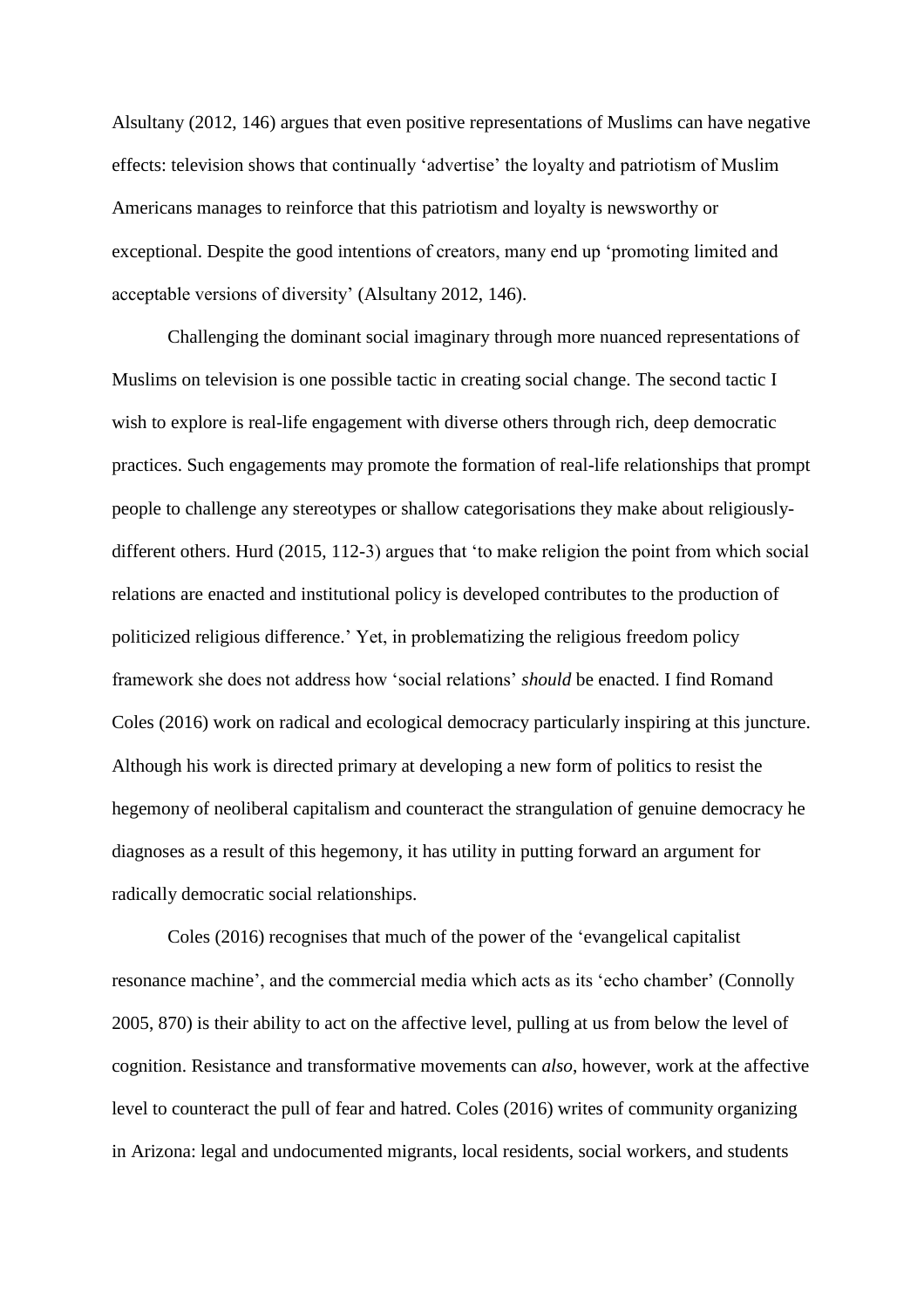coming together with local law enforcement to communicate their experiences of the policing of illegal migration and its detrimental effects upon their communities; or of a community garden at Northern Arizona University that brings together students, faculty, and community members alike over the shared project of growing and eating. These interactions are significant because of the way they changed people: 'faces were lighting up; faces and bodies were manifesting signs of democratic receptivity with each other—leaning forward, twisting, turning, tilting, in ways that seemed to manifest energies of opening' (Coles 2016, 34). These physical and affective responses to other human beings, often across racial, religious, and political difference, engender a willingness to be open to others (Coles 2016).

Muslim environmentalists in the US have reported how their involvement in environmental coalitions and groups help challenge pejorative assumptions about Islam held by non-Muslim activists (Hancock 2017). In working on a common 'neutral' goal like environmentalism, people from diverse religious, racial, and socio-economic backgrounds are able to find commonality. These experiences demonstrate the ability of the sympathetic imagination to overcome difference when it is grounded in actual experience and knowledge of the 'other' (Churcher 2016). Thus, initiatives and policies that bring people together across multiple lines of difference are likely to begin to challenge the pejorative dominant social imagining of Muslim bodies on a person-to-person level. As mentioned above, the clear limit to this approach is the size of the Muslim population in the US: should all Americans decide suddenly to become active in community organizing or neighbourhood groups (which is highly unlikely), many would *still* not come across Muslims and therefore not have their assumptions challenged.

However, if Coles (2016, 32–33) is correct that repeated exposure to commercial news media can shut down our 'capacities for paying attention, receptivity, and curiosity and tarrying with the complexities of people's lives', then surely, hopefully, repeated exposure to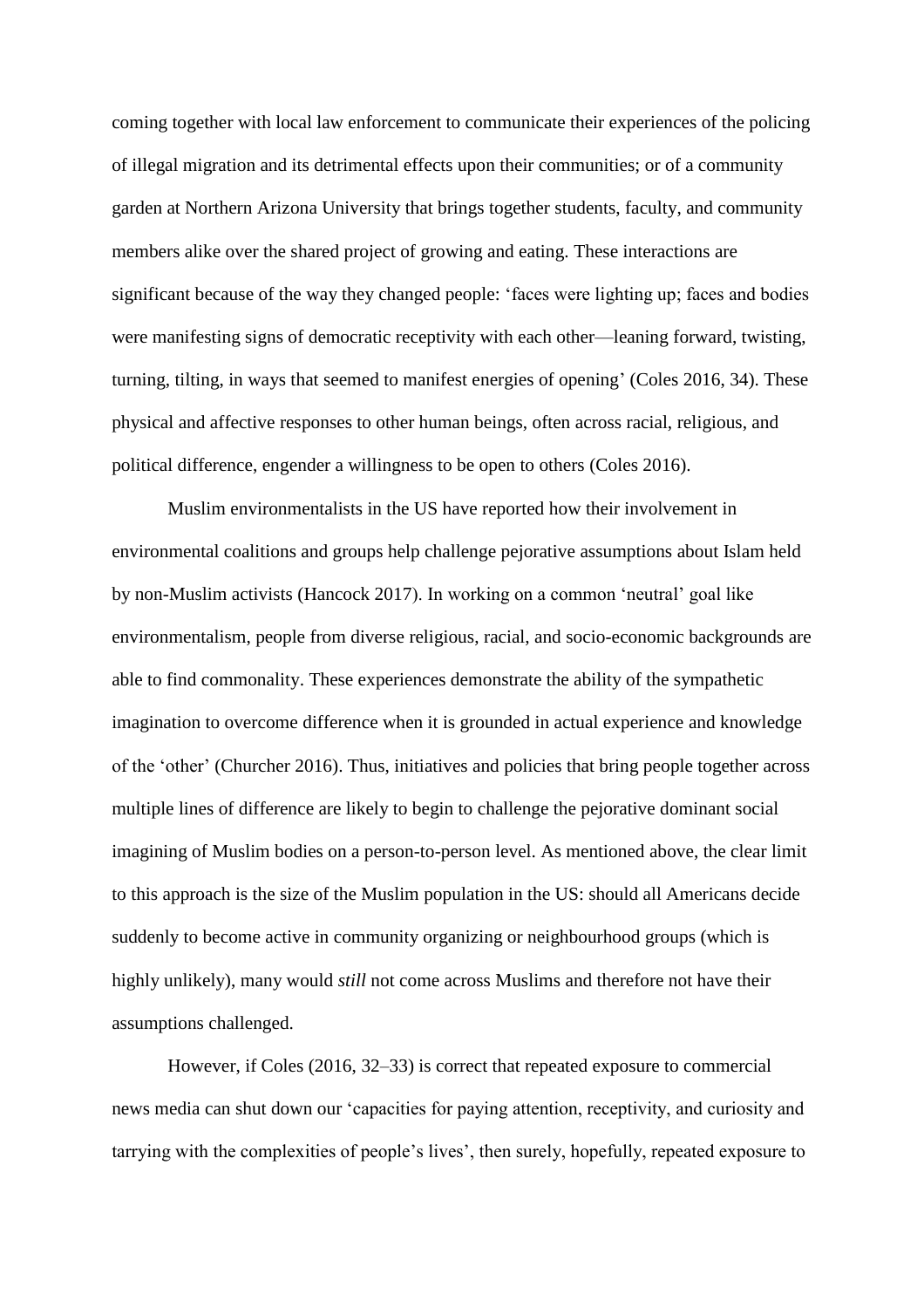democratic practices and engagements of any kind can *open up* such possibilities. Once the first leap across difference is made, be it with another of a different race, or political persuasion, or sexual orientation, and we are able to imaginatively enter into the complexities of life of someone different to us and see how dominant social imaginings misrepresents and harms *this* other, can we not make the rational leap that the dominant social imagination may misrepresent *those* (Muslim) others who are different yet again. If Americans, as many as possible, commit to engaging deeply, slowly, and democratically with others, *any* others who are different to themselves, then those interactions may form habits and practices that allow them to transform how they understand and relate to Muslims (and any other denigrated minority, for that matter).

#### **Conclusion**

The religious freedom policy framework has arguably fed into pre-existing prejudices and social imaginings to further entrench discrimination and the pejorative ascription of difference to Muslim Americans. Muslim bodies have been racialized through the commercial news media and populist politicians, and are imagined as inherently violent, misogynist, and anti-American. As a result, Muslim Americans are denied social citizenship by some of their fellow-citizens and are treated with suspicion by state institutions. To fall back upon policy and legal interventions to enforce just treatment and make claims is, I argue, falling far short of what is required. Real change requires a transformation of the dominant social imagining of Muslim bodies and the formation of rich democratic relationships across lines of difference. These efforts must be pursued as part of a larger multi-tactic strategy that encompasses policy, legal, and social change in how American society understands and engages with diverse religious communities.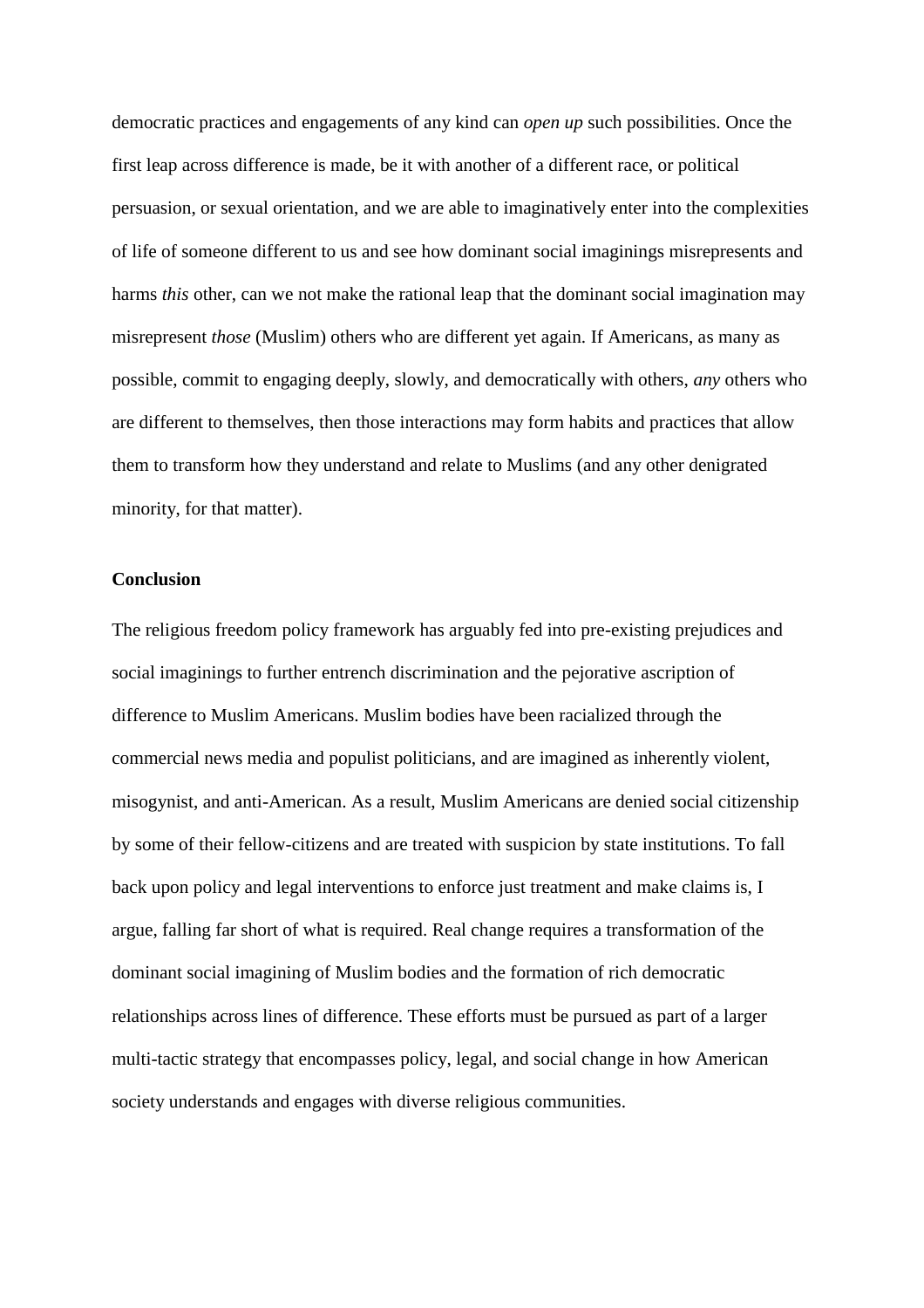### **Bibliography**

- Abdelkader, Engy. 2016. "When Islamophobia Turns Violent: The 2016 U.S. Presidential Elections." Special Report. The Bridge Initiative. Washington D.C.: Georgetown University.
- ACLU. 2008. "Discrimination against Muslim Women Fact Sheet." *American Civil Liberties Union*. https://www.aclu.org/other/discrimination-against-muslim-womenfact-sheet.
- ———. 2013. "Fact Sheet: The NYPD Muslim Surveillance Program." *American Civil Liberties Union*. https://www.aclu.org/other/factsheet-nypd-muslim-surveillanceprogram.
- Akhtar, Iqbal. 2011. "Race and Religion in the Political Problematization of the American Muslim." *PS: Political Science and Politics* 44 (4): 768–74.
- Al-Faham, Hajjar, and Rose Ernst. 2016. "Between Society and the State: Gendered Racialization and Muslim Americans." *Studies in Law, Politics, and Society* 70: 125– 47.
- Alsultany, Evelyn. 2012. "Protesting Muslim Americans as Patriotic Americans: The All-American Muslim Controversy." *Journal of Mass Media Ethics* 27 (2): 145–48.
- Bakalian, Anny, and Medhi Bozorgmehr. 2009. *Backlash 9/11*. University of California Press.
- Cainkar, Louise. 2006. "The Social Construction of Difference and the Arab American Experience." *Journal of American Ethnic History* 25 (2/3): 243–78.
- ———. 2007. "Using Sociological Theory to Defuse Anti-Arab/Muslim Nativism and Accelerate Social Integration." *Journal of Applied Social Science* 1 (1): 7–17.
- Chebel d'Appollonia, Ariane. 2012. *Frontiers of Fear: Immigration and Insecurity in the United States and Europe*. New York: Cornell University Press.
- Churcher, Millicent. 2016. "When Adam Met Sally: The Transformative Potential of Imaginative Sympathy." *Social Epistemology* 30 (4): 420–39.
- Coles, Romand. 2016. *Visionary Pragmatism: Radical and Ecological Democracy in Neoliberal Times*. Durham and London: Duke University Press.
- Connolly, William E. 2005. "Evangelical-Capitalist Resonance." *Political Theory*.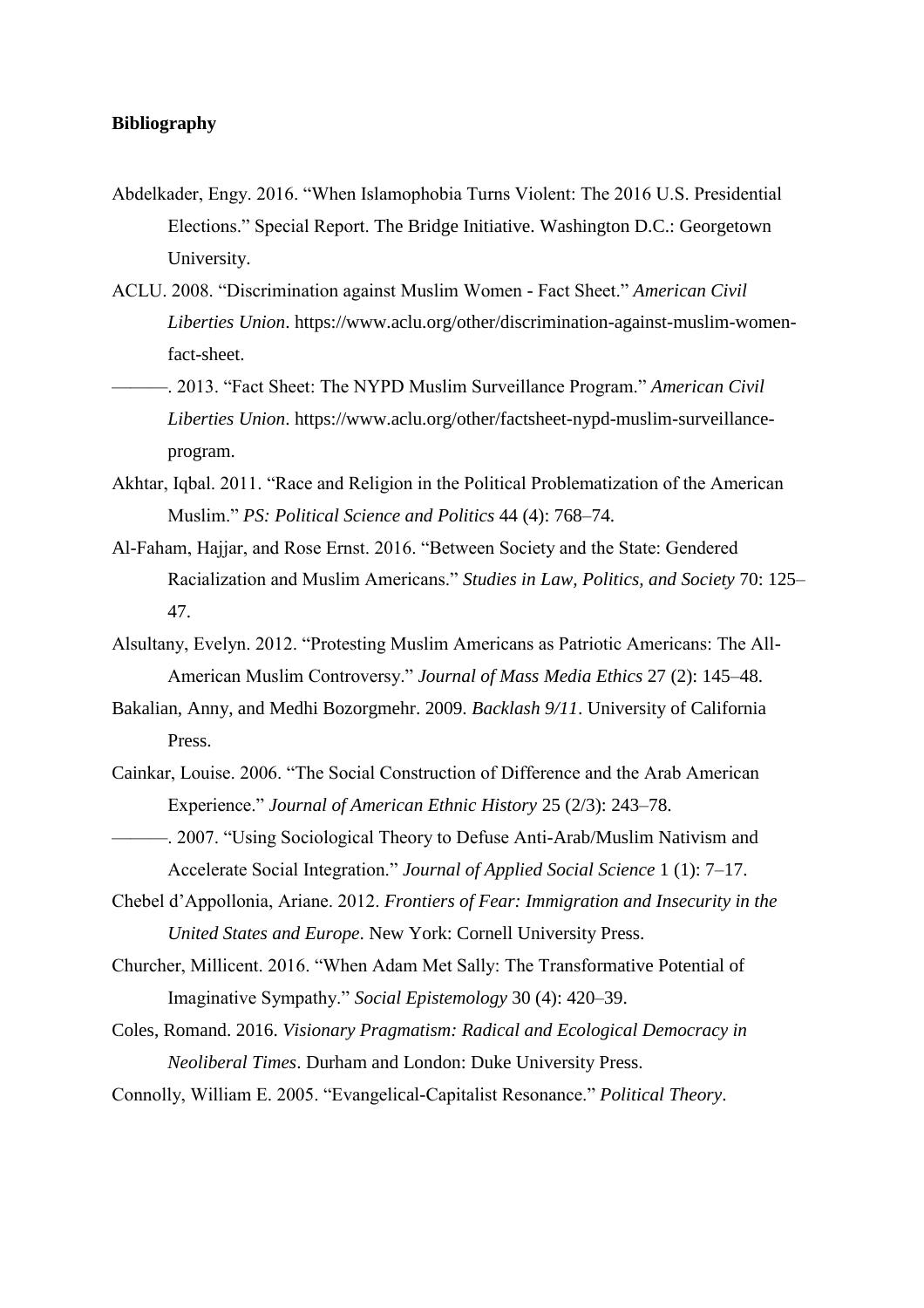- Fadda-Conrey, Carol. 2011. "Arab American Citizenship in Crisis: Destabilizing Representations of Arabs and Muslims in the US after 9/11." *Modern Fiction Studies* 57 (3): 532–55.
- Garner, Steve, and Saher Selod. 2015. "The Racialization of Muslims: Empirical Studies of Islamophobia." *Critical Sociology* 41 (1): 9–19.
- Hancock, Rosemary. 2017. *Islamic Environmentalism: Activism in the United States and Great Britain.* London: Routledge.
- Hurd, Elizabeth Shakman. 2015. *Beyond Religious Freedom: The New Global Politics of Religion*. New Jersey: Princeton University Press.
- Kasperkevic, Jana. 2016. "Top US Court Rules for Muslim Woman Denied Abercrombie and Fitch Job over Hijab." *The Guardian*, June 2, Australian Edition edition. https://www.theguardian.com/law/2015/jun/01/supreme-court-rules-favor-muslimwoman-hijab-abercrombie-fitch.
- Laughland, Oliver. 2017. "Trump Travel Ban: US Supreme Courty Partially Lifts Block on Order." *The Guardian*, June 27, Australian Edition edition. www.theguardian.com/usnews/2017/jun/26/trump-travel-ban-supreme-court-partially-lifted.
- Loftus, Jenni. 2001. "America's Liberalization in Attitudes toward Homosexuality, 1973 to 1998." *American Sociological Review* 66 (5): 762–82.
- Love, Erik. 2009. "Confronting Islamophobia in the United States: Framing Civil Rights Activism among Middle Eastern Americans." *Patterns of Prejudice* 43 (3–4): 401–25.
- Mamdani, Mahmood. 2002. "Good Muslim, Bad Muslim: A Political Perspective on Culture and Terrorism." *American Anthropologist* 104 (3): 766–75.
- Naber, Nadine. 2000. "Ambiguous Insiders: An Investigation of Arab American Invisibility." *Ethnic and Racial Studies* 23 (1): 37–61.
- ———. 2006. "The Rules of Forced Engagement: Race, Gender, and the Culture of Fear among Arab Immigrants in San Francisco Post 9/11." *Cultural Dynamics* 18 (3): 235– 67.
- Peak, Lori. 2010. *Behind the Backlash: Muslim Americans After 9/11*. Temple University Press.
- Rampell, Catherine. 2016. "Ivy League Economist Ethnically Profiled, Interrogated for Doing Math on American Airlines Flight." *The Washington Post*, May 7, sec. Opinion. https://www.washingtonpost.com/news/rampage/wp/2016/05/07/ivy-leagueeconomist-interrogated-for-doing-math-on-american-airlinesflight/?utm\_term=.3fae7676c13d.